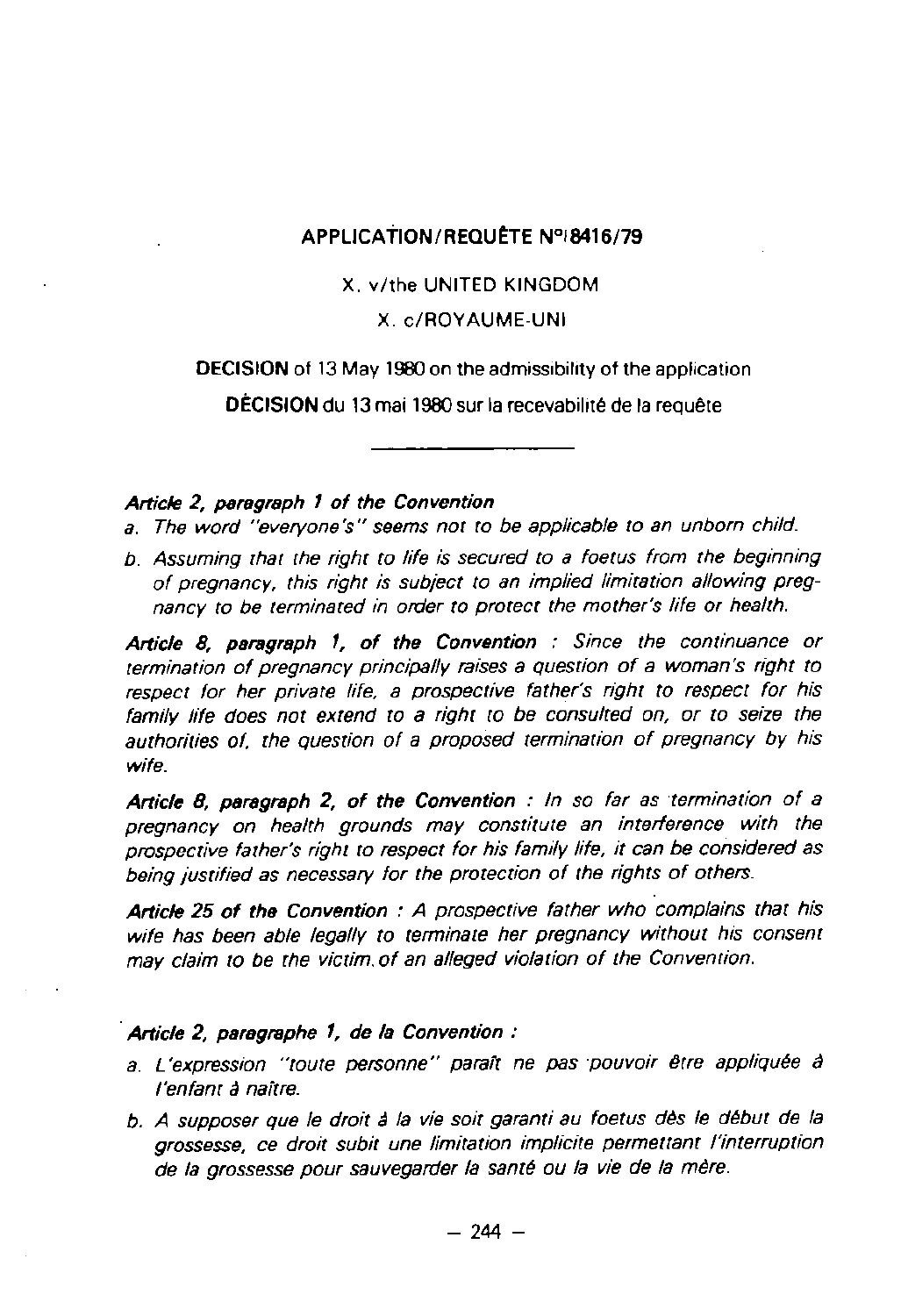Artic% **8, paragraphe 1, de** la **Convention :** Compte tenu du fait que la grossesse, sa poursuite ou son interruption, relèvent au premier chef du droit de la femme au respect de sa vie privée, le droit du père potentiel au respect de sa vie familiale ne.s'étend pas au droit d'être consulté ou d'intervenir auprès des .autorités .au sujet de l'interruption de grossesse projetée par sa femme.

**A**rt**ic%8, paragraphe** 2, de la **Convention** : Dans la mesure oJ elle constitue une ingérence dans l'exercice du droit du pére potentiel au respect de sa vie familiale, une interruption de la grossesse à des fins thérapeutiques peut être tenue pour justifiée, comme nécessaire é la protection des droits d'autrui .

Article 25 de 'la <sub>"</sub>Convention : Peut se prétendre victime d'une violation alléguée de la Convention un époux qui se plaint que son épouse a pu, conformément à la loi, faire interrompre sa grossesse sans qu'il y ait donné son accord.

THE FACTS **International Contract Contract Contract Contract Contract Contract Contract Contract Contract Contract Contract Contract Contract Contract Contract Contract Contract Contract Contract Contract Contract Contract** 

1. The applicant is a citizen of the United Kingdom born in 1944. He is a steel worker by .profession .

The applicant is represented by MM. Berkson and Berkson, solicitors at Birkenhead, Merseyside .

2 . :From his statements and the documents submitted by the applicant it appears that he was married to Y . on 10 October 1974 . On 12 May 1978 he was .told .by his wife that she was eight weeks pregnant and intended to have an abortion . On 17 May 1978 the applicant applied to the High Court of Justice for an injunction to prevent the abortion from being carried out . The original defendants to the application were Dr K., the manager of the M. Nursing 'Home at which two doctors had given certificates in accordance with Section 1 of the Abortion Act 1967 (hereinafter called the "1967 Act"), .and the applicant's wife .

<sup>3</sup> . Section 1 **(1)** of the 1967 Act permits the termination of a pregnancy by .a registered medical practitioner if two registered medical practitioners find :

a. that the continuance of the pregnancy would involve risk to the life of -the pregnant woman, or of injury to the physical or mental health of the .pregnant woman or any existing children of her family, greater than if the pregnancy were terminated ; or

b. that there is .a substantial risk that if the child were born it would suffer from such physical or mental abnormalities as to be seriously handicapped .  $- 245 -$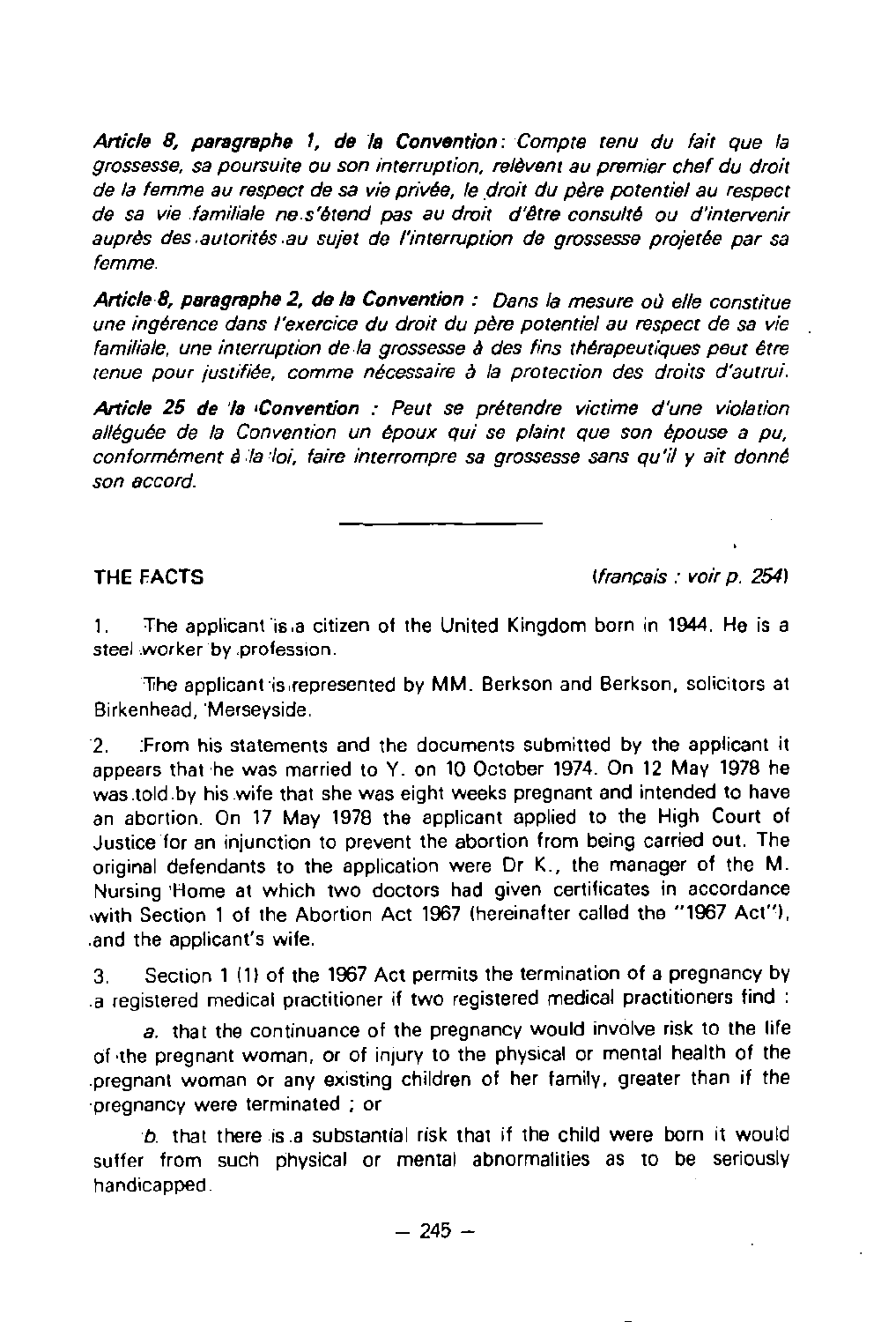The certificate in the present case was issued under paragraph (a) (injury to the physical or mental health of the pregnant woman).<sup>\*</sup>

4 . The application was heard and decided by Sir B ., the President of the Family Division of the High Court ot Justice, sitting at L . on 24 May 1978 . At the hearing leave was granted to amend the writ by deleting Dr K . and by adding as defendants the trustees and director of the British Pregnancy Advisory Service, by which the M . Nursing Home was owned and operated .

5 In his oral submissions counsel for the applicant conceded that the 1967 Act had been complied with.

6 . As to the question whether, in English law, the unborn child has a right to life, which could be invoked by the father, reference was *inter alia* made, on the one hand, to Roman law, where abortion without the father's consent was a crime, and, on the other, to the United States Supreme Court's decision in Planned Parenthood of Central Missouri v . Danforth AG . where the Court, by a majority, held that the State of Missouri "may not constitutionally require the consent of the spouse . . . as a condition for an abortion ..."

Counsel for the applicant observed :"I do not pretend to be, by size of shape or feat, a 'Foetal Advocate', but I have endeavoured, whilst I have been developing the submissions to your Lordship, to look at it in that context . If the foetus has some kind of right to have its life preserved it might be possible to spell out of that a derivative right in the father. Everything is against that particular notion . It comes to this i the Supreme Court's decision has got to be wrong, admittedly although they are in a different jurisdiction in dealing with different principles. The fact a man has got a right to father children, in the face of the Abortion Act does not entitle him to cause a wife whose health may be at risk to bear that risk and produce a child . The fact he has got some interest in the child has been urged by some of the authorities both in the Commonwealth and in America, but in this country they are against any such notion."

<sup>7</sup> . The President dismissed the application. He stated that an injunction could be granted only to restrain the infringement of a legal right ; that in English law the foetus has not legal rights until it is born and has a separate

<sup>&#</sup>x27; In an affidavit submirted ro ihe High Coun the apolicant's wife sraied inter **alia :** Mv mamage was increasingly unhappy ... and ... has broken down irretrievably. I left the plaintiff on legal advice as I feared for any safety and we live apart ... and in future I will live as a single woman ... Because of the plaintiff's behaviour life with him became increasingly impossible and my heall<del>l</del> **sullered and I am receiving Ireatment hom** my doctor . . I could noi cope and I verily believe that for months I have been close to a nervous breakdown.'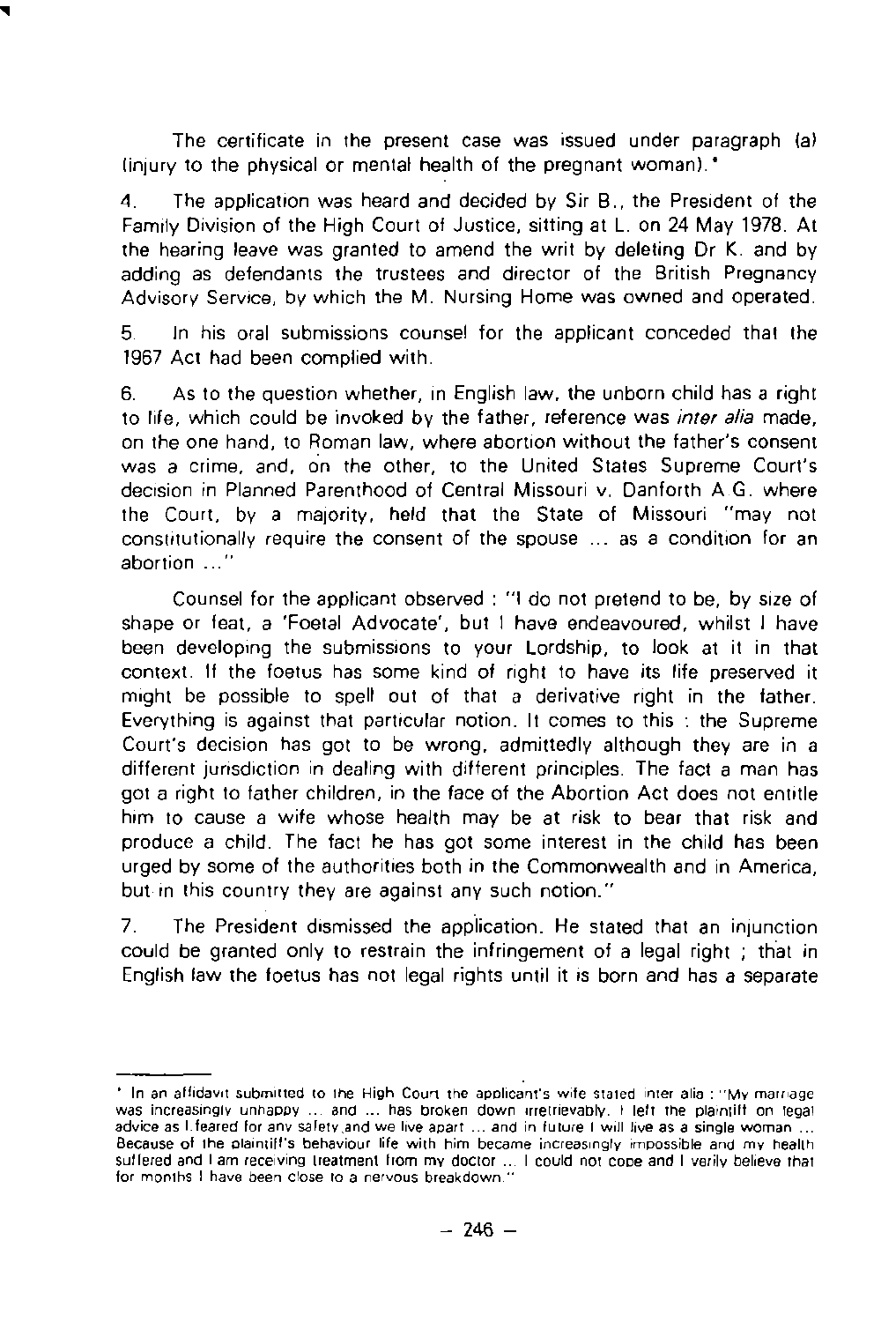existence from its mother ; and that the father of a foetus, whether or not he is married to the mother, has no legal right to prevent the mother from having an abortion or to be consulted or informed about a proposed abortion, if the provisions of the 1967 Act have been complied with.

8. The abortion was carried out within hours of the dismissal of the application .

# COMPLAINTS

The applicant contends that the Law of England and Wales violates :

1. Articles 2 and/or 5 of the Convention in that it allows abortion at all, and/or that it denies the foetus any legal rights :

and/or

<sup>2</sup> . Articles 6 and/or 8 and/or 9 of the Convention in that, if the provisions of the 1967 Act are complied with, it denies the father of a foetus, whether or not he is married to the mother :

- a. a right to object to a proposed abortion of the foetus; and/or
- $b<sub>1</sub>$  a right to apply to the Courts for an order to prevent or postpone the proposed abortion ; and/or
- $c.$  a right to be consulted about the proposed abortion ; and/or
- $d.$  a right to be informed about the proposed abortion ; and/or
- e. a right to demand, in a case where registered medical petitioners have given certificates under Section 1 of the 1967 Act, that the mother be examined by a different registered medical practitioner or practitioners appointed by the father or by and upon his application to a designated court, tribunal or other body ; and/or
- f. a right to demand that the registered medical practitioners, who examine the mother to decide whether or not to give certificates under Section 1 of the 1967 Act, should be independent of the institution or organisation at or by which the abortion will be carried out should such certificates be given.

The applicant states that it is the object of his petition "to obtain the opinion of the European Court and the Commission of Human Rights upon the (above) conventions" and "to secure such amendments of the law of England and Wales as may be necessary to remove such violations of the Convention that the Court and Commission may find presently exist ."

The applicant finally submits with regard to Article 26 of the Convention (exhaustion of domestic remedies) that his application to the High Court "was for an injunction . An abortion having been carried out on Mrs Y, within hours of the dismissal of the application, it was not legally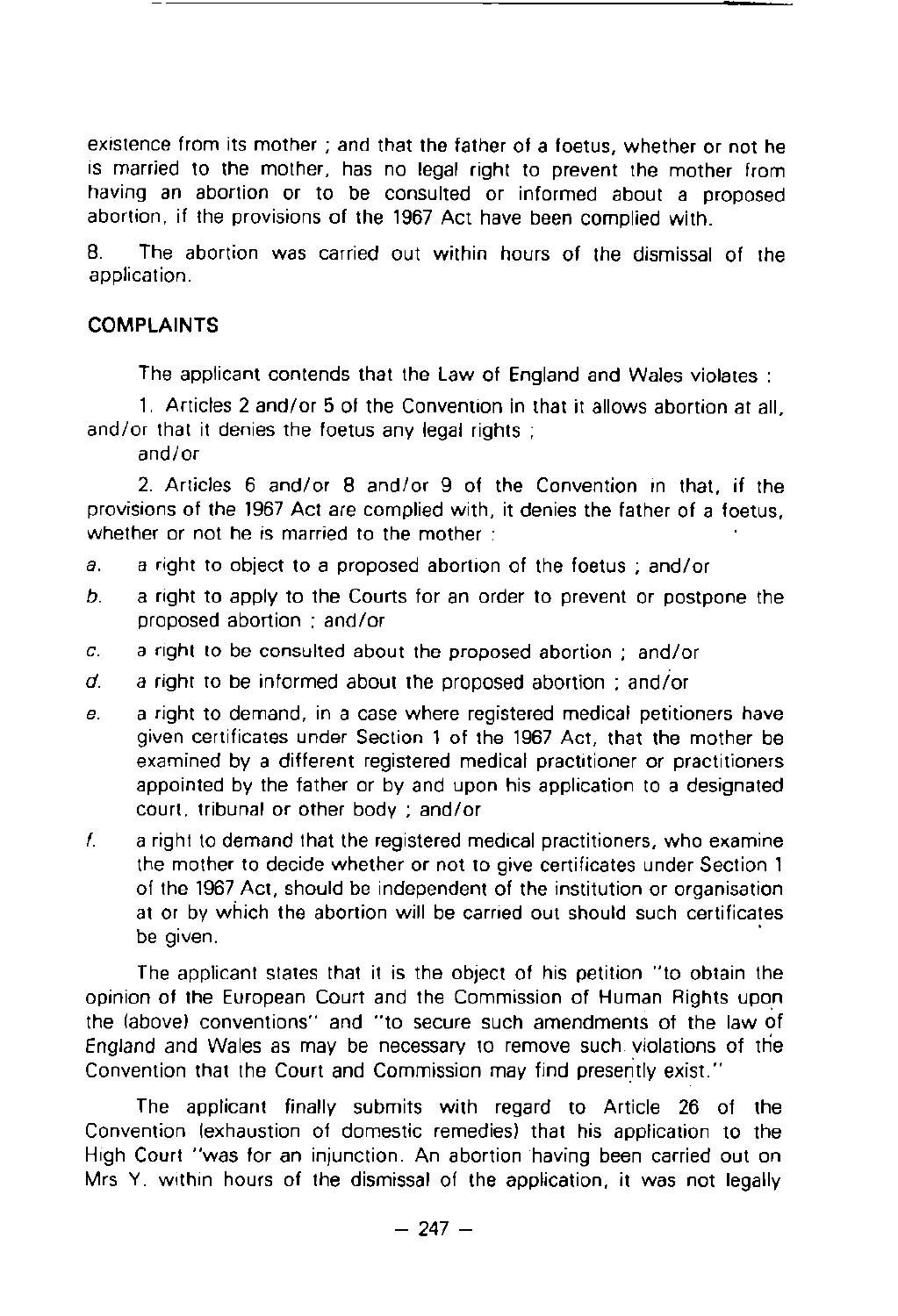possible to pursue the application further . An injunction is (not) an equitable remedy . It is a maxim of equity that equity does nothing in vain. Accordingly, the dismissal of the application on 24 May 1978 by the President of the Family Division of the High Court of Justice marked the exhaustion of the applicant's domestic remedies. "

# THE LAW

<sup>1</sup> . The applicant complains of the refusal, by the High Court of Justice, of his application for an injunction to prevent the termination of his wife's pregnancy . He submits that the Abortion Act 1967, under which this abortion was authorised and eventually carried out, violates Articles 2 and/or 5, 6, 8 and 9 of the Convention .

2 . The Commission accepts that the applicant, as potential father, was so closely affected by the termination of his wife's pregnancy that he may claim to be a "victim", within the meaning of Article 25 of the Convention, of the legislation complained of, as applied in the present case . The Commission here refers to its decision on the admissibility of Application No. 2758/66, X. v . Belgium, Collection of Decisions 30, 11 - Yearbook on the European Convention on Human Rights 12, 175 . The applicant in that case, a widow, complained that her husband had been killed in violation of Article 2 of the Convention, and the Commission assumed by implication that, for the purpose of that complaint, she fulfilled the "victim" condition of Article 25. The Commission further recalls that, in Application No. 5961/72, Amekrane v the United Kingdom, Collection 44, 101 -Yearbook 16, 356, it accepted, again by implication, that the widow and the children of Mohamed Amekrane could claim to be "victims" - not only under Article 8, but also under Articles  $3$  and  $5$  of the Convention  $-$  of the measures taken against their laie husband and father.

<sup>3</sup> . The Commission also accepts that the present applicant, by his unsuccessful application to the High Court for an injunction, has exhausted the only available "domestic remedy" in the sense of Article 26 of the Convention

4 . The Commission, therefore, has to examine whether this application discloses any appearance of a violation of the provisions of the Convention invoked by the applicant, in particular Articles 2 and 8 . It here recalls that the abortion law of High Contracting Parties to the Convention has so far been the subject of several applications under Article 25. The applicants either alleged that the legislation concerned violated the (unborn child's) right to life (Article 2) or they claimed that it constituted an unjustified interference with the Iparents') right to respect for private life (Article 8) . Two applications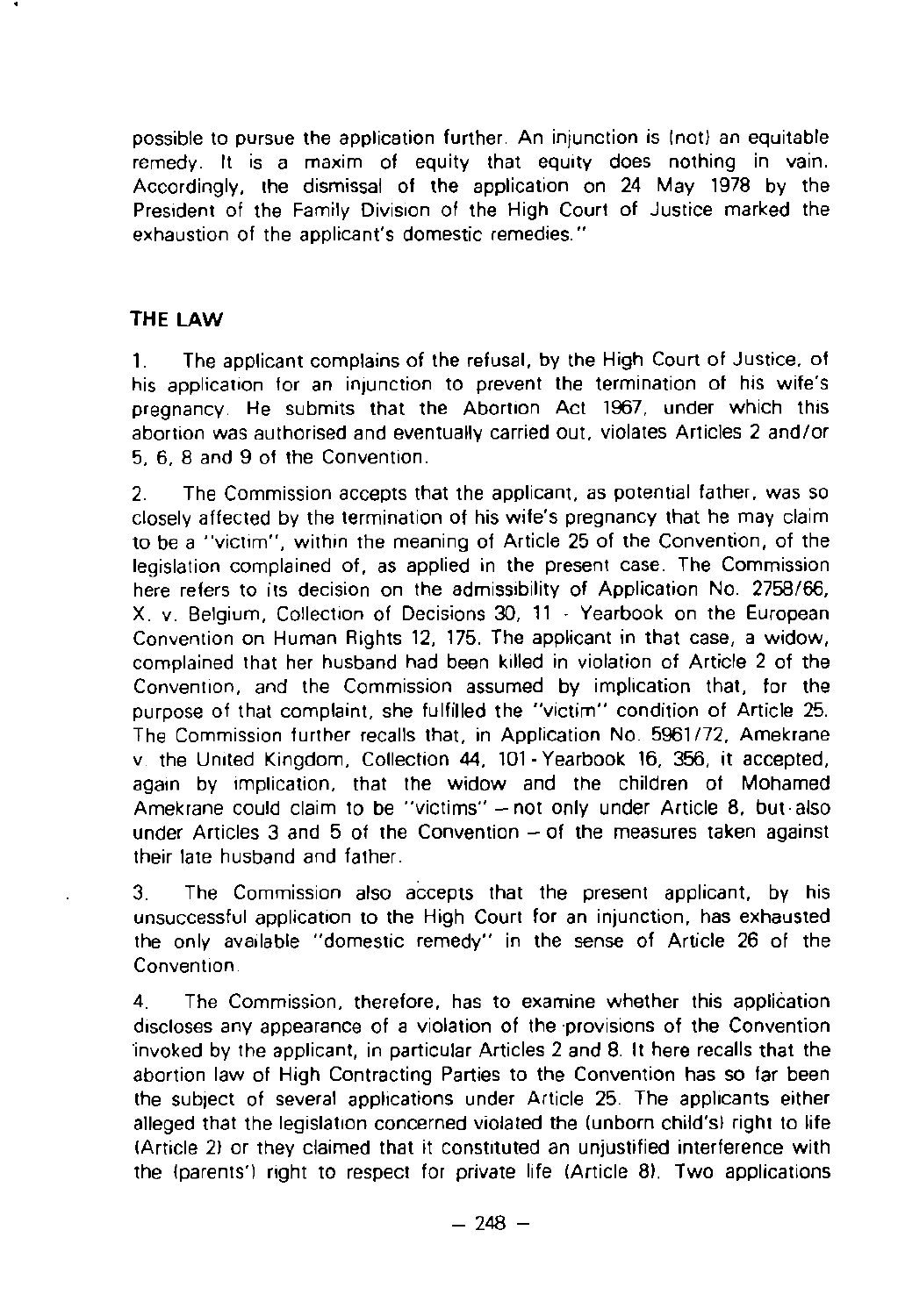invoking Article 2 were declared inadmissible by the Commission on the ground that the applicants-in the absence of any measure of abortion affecting them by reason of a close link with the foetus-could not claim to be "victims" of the abortion laws complained of (Application No. 867/60, <sup>X</sup> . v. Norway, Collection 6, Yearbook 4, 270, and Application No . 7045/75, <sup>X</sup> . v. Austria, Decisions and Reports 7, 87) . One application (No . 6959/75 - Brüggemann and Scheuten v. the Federal Republic of Germany), invoking Article 8, was declared admissible by the Commission, insofar as it had been brought by two women . The Commission, and subsequently the Committee of Ministers, concluded that there was no breach of Article 8 (Decisions and Reports 10, 100-122). That conclusion was based on an interpretation of Article 8 which, *inter alia*, took into account the High Contracting Parties' law on abortion as applied at the time when the Convention entered into force (ibid. p. 117, para. 64 of the Commission's Report).

<sup>5</sup> . The question whether the unborn child is covered by Article 2 was expressly left open in Application No. 6959/75 (loc. cit. page 116, paragraph 60 of the Report) and has not yet been considered by the Commission in any other case. It has, however, been the subject of proceedings before the Constitutional Court of Austria, a High Contracting State in which the Convention has the rank of constitutional law . In those proceedings the Austrian Constitutional Court, noting the different views expressed on this question in legal writings, found that Article 2, paragraph 1, first sentence, interpreted in the context of Article 2, paragraphs 1 and 2, does not cover the unborn life (Decision of 11 October 1974, Erk . Slg. (Collection of Decisions) No. 7400, EuGRZ (Europäische Grundrechtezeitschrift) 1975, p.74).

6. Article 2, paragraph 1, first sentence, provides : "Everyone's right to life shall be protected by law" (in the French text : "Le droit de toute personne à la vie est protégé par la loi"). The Commission, in its interpretation of this clause and, in particular, of the terms "everyone" and "life", has examined the ordinary meaning of the provision in the context both of Article 2 and of the Convention as a whole, taking into account the object and purpose of the Convention.

7. The Commission first notes that the term "everyone" ("toute personne'') is not defined in the Convention. It appears in Article 1 and in Section I, apart from Article 2, paragraph 1, in Articles 5, 6, 8 to 11 and 13. In nearly all these instances the use of the word is such that it can apply only postnatally. None indicates clearly that it has any possible prenatal application, although such application in a rare case  $-eg$  under Article  $6$ , paragraph 1-cannot be entirely excluded.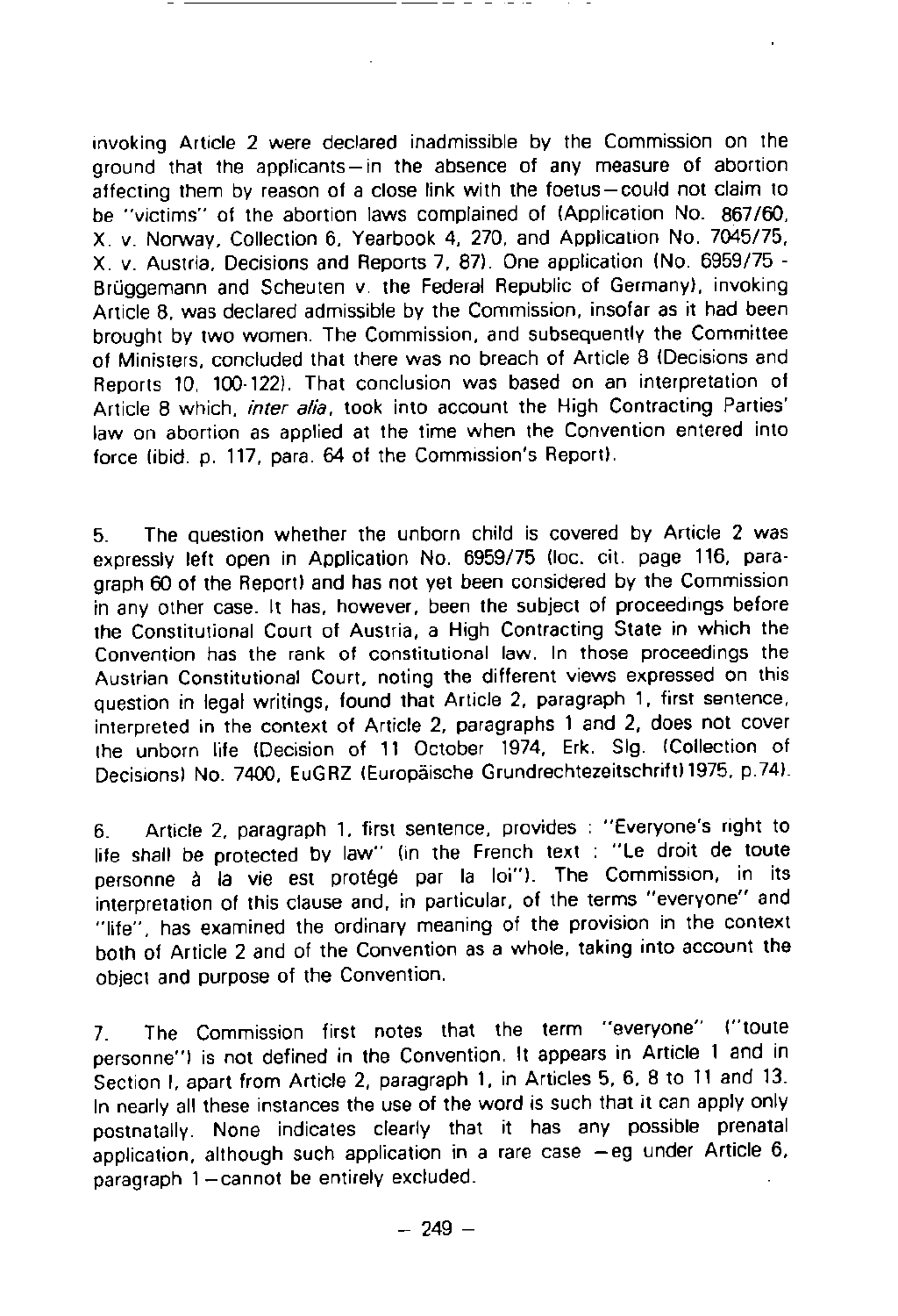<sup>8</sup> . As regards, more particularly, Article 2, it contains the following limitations of "everyone's" right to life enounced in the first sentence of paragraph <sup>1</sup>

- $-$  a clause permitting the death penalty in paragraph 1, second sentence : "No one shall be deprived of his life intentionally save in the execution of a sentence of a court following his conviction of a crime for which this penalty is provided by law" ; and
- the provision, in paragraph 2, that deprivation of life shall not be regarded as inflicted in contravention of Article 2 when it results from "the use of force which is more than absolutely necessary" in the following three cases : "in defence of any person from unlawful violence" : "in order to effect a lawful arrest or to prevent the escape of a person lawfully detained" ;"in action lawfully taken for the purpose of quelling a riot or insurrection" .

**All** the above limitations, by their nature, concern persons already born and cannot be applied to the foetus.

<sup>9</sup> . Thus both the general usage of the term "everyone" 1"toute personne"1 in the Convention (paragraph 7 above) and the context in which this term is employed in Article 2 Iparagraph 8 above) tend to support the view that it does not include the unborn.

<sup>10</sup> . The Commission has next examined, in the light of the above considerations, whether the term "life" in Article 2, paragraph 1, first sentence, is to be interpreted as covering only the life of persons already born or also the "unborn life" of the foetus . The Commission notes that the term "life", too, is not defined in the Convention .

**<sup>11</sup>** It further observes that another, more recent international instrument for the protection of human rights, the American Convention on Human Rights of 1969, contains in Article 4, paragraph 1, first and second sentences, the following provisions expressly extending the right to life to the unborn :

"Every person has the right to have his life respected . This right shall be protected by law and, in general, from the moment of conception."

The Commission notes that no such express extension is contained in Article 2 of the European Convention on Human Rights.

12. The Commission is aware of the wide divergence of thinking on the question of where life begins . While some believe that it starts already with conception others tend to focus upon the moment of nidation, upon the point that the foetus becomes "viable", or upon live birth.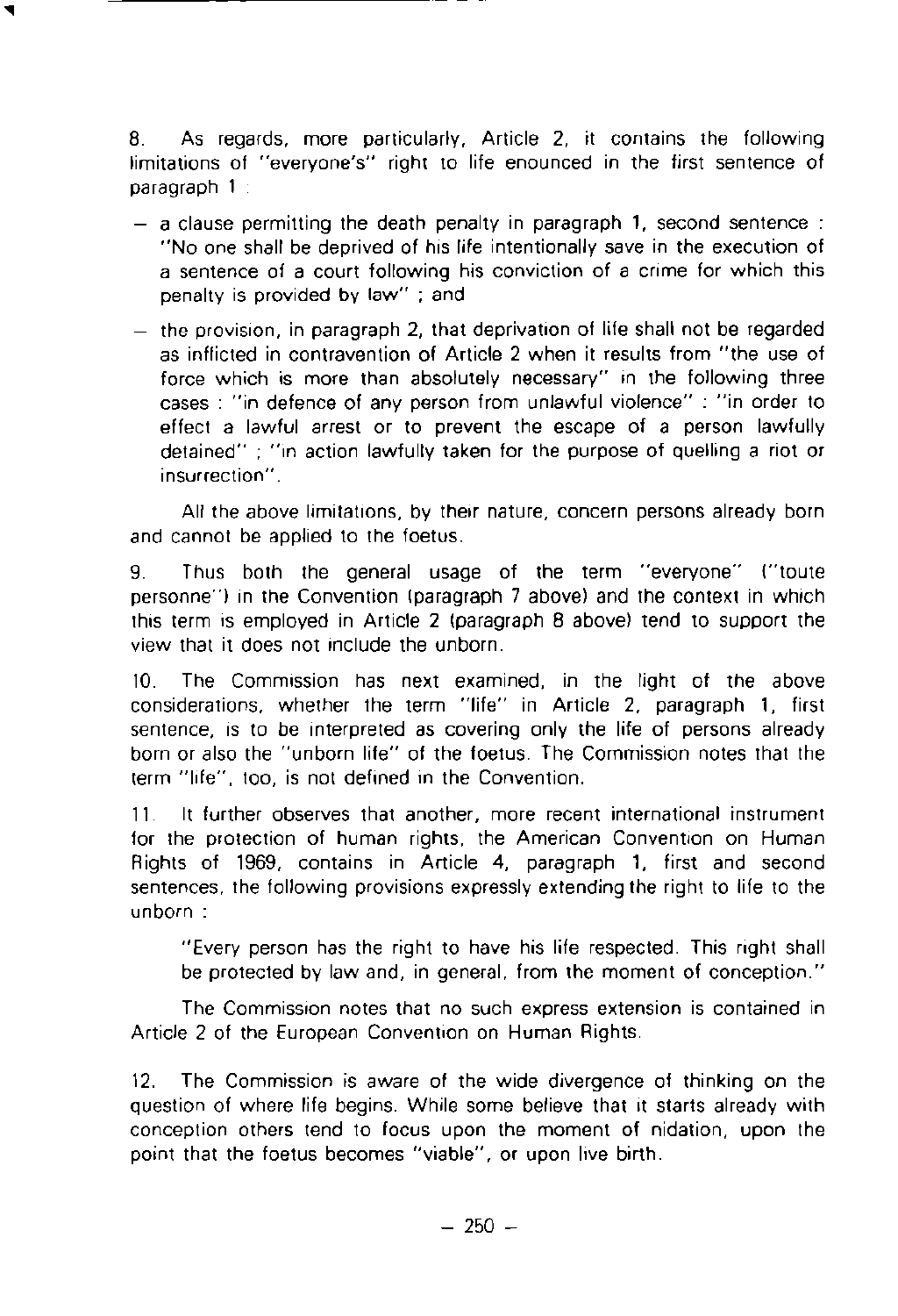13. The German Federal Constitutional Court, when interpreting the provision "Everyone has a right to life" in Article 2 121 of the Basic Law, stated as follows (judgment of 25 February 1975, Appendix VI to the Commission's Report in the Briiggemann and Scheuten Case, C I 1 b of the groundsl :

"Life in the sense of the historical existence of a human individual exists according to established biological and physiological knowledge at least from the 14th day after conception (Nidation, Individuation) ... The process of development beginning from this point is a continuous one so that no sharp divisions or exact distinction between the various stages of development of human life can be made . It does not end at birth ; for example, the particular type of consciousness peculiar to the human personality only appears a considerable time after the birth. The proteclion conferred by Article 2.2 first sentence of the Basic Law can therefore be limited neither to the 'complete' person after birth not to the foetus capable of independent existence prior to birth . The right to life is guaranteed to every one who 'lives' ; in this context no distinction can be made between the various stages of developing life before birth or between born and unborn children . 'Everyone' in the meaning of Article 2.2 of the Basic Law is 'every living human being', in other words : every human individual possessing life ; 'everyone' therefore includes unborn human beings."

14. The Commission also notes that, in a case arising under the Constitution of the United States (Roe v. Wade, 410 U.S. 113), the State of Texas argued before the Supreme Court that, in general, life begins at conception and is present throughout pregnancy . The Court, while not resolving the difficult question where life begins, found that, "with respect to the State's important and legitimate interest in potential life, the 'compelling' point is at viability".

<sup>15</sup> . The Commission finally recalls the decision of the Austrian Constitutional Court mentioned at paragraph 5 above which, while also given in the framework of constitutional litigation, had to apply, like the Commission in the present case, Article 2 of the European Convention on Human Rights .

16 . The Commission considers with the Austrian Constitutional Court that, in interpreting the scope of the term "life" in Article 2.1, first sentence, of the Convemion, particular regard must be had to the context of the Article as a whole. It also observes that the term "life" may be subject to different interpretations in different legal instruments, depending on the context in which it is used in the instrument concerned.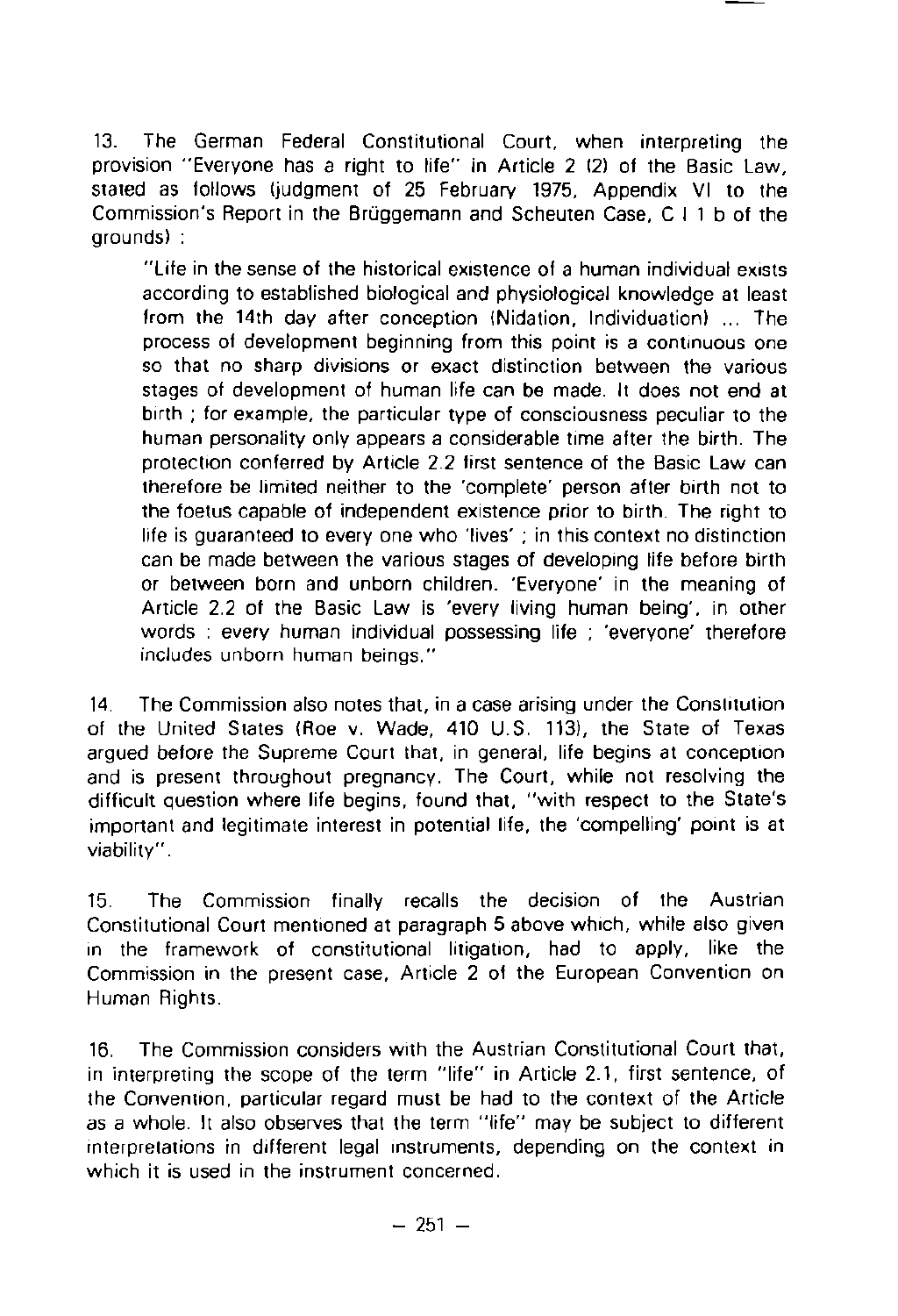<sup>17</sup> . The Commission has already noted, when discussing the meaning of the term "everyone" in Article 2 (para . 8 above), that the limitations, in paragraphs 1 and 2 of the Article, of "everyone's" right to "life", by their nature, concern persons already born and cannot be applied to the foetus. The Commission must therefore examine whether Article 2, in the absence of any express limitation concerning the foetus, is to be interpreted :

- $-$  as not covering the foetus at all;
- as recognising a "right to life" of the foetus with certain implied limitations ; or
- as recognising an absolute "right to life" of the foetus.

<sup>18</sup> . The Commission has first considered whether Article 2 is to be construed as recognising an absolute "right to life" of the foetus and has excluded such an interpretation on the following grounds .

19 . The "life" of the foetus is intimately connected with, and it cannot be regarded in isolation of, the life of the pregnant woman . If Article 2 were held to cover the foetus and its protection under this Article were, in the absence of any express limitation, seen as absolute, an abortion would have to be considered as prohibited even where the continuance of the pregnancy would involve a serious risk to the life of the pregnant woman . This would mean that the "unborn lifé" of the foetus would be regarded as being of a higher value than the life of the pregnant woman. The "right to life" of a a person already born would thus be considered as subject not only to the express limitations mentioned in paragraph 8 above but also to a further, implied limitation .

20 . The Commission finds that such an interpretation would be contrary to the object and purpose of the Convention. It notes that, already at the time of the signature of the Convention (4 November 1950), all High Contracting Parties, with one possible exception, permitted abortion when necessary to save the life of the mother and that, in the meanwhile, the national law on termination of pregnancy has shown a tendency towards further liberalisation.

<sup>21</sup> . Having thus excluded, as being incompatible with the obiect and purpose of the Convention, one of the three different constructions of Article 2 mentioned in paragraph 17 above, the Commission has next considered which of the two remaining interpretations is to be regarded as the correct one ie whether Article 2 does not cover the foetus at all or whether it recognises a "right to lifé' of the foetus with certain implied limitations .

<sup>22</sup> . The Commission **here notes that the abortion complained of was** carried **out at the initial stage of the pregnancy-the applicant's wife was ten** weeks pregnant-under Section 1(1) (a) of the Abortion Act 1967 in order to

 $-252 -$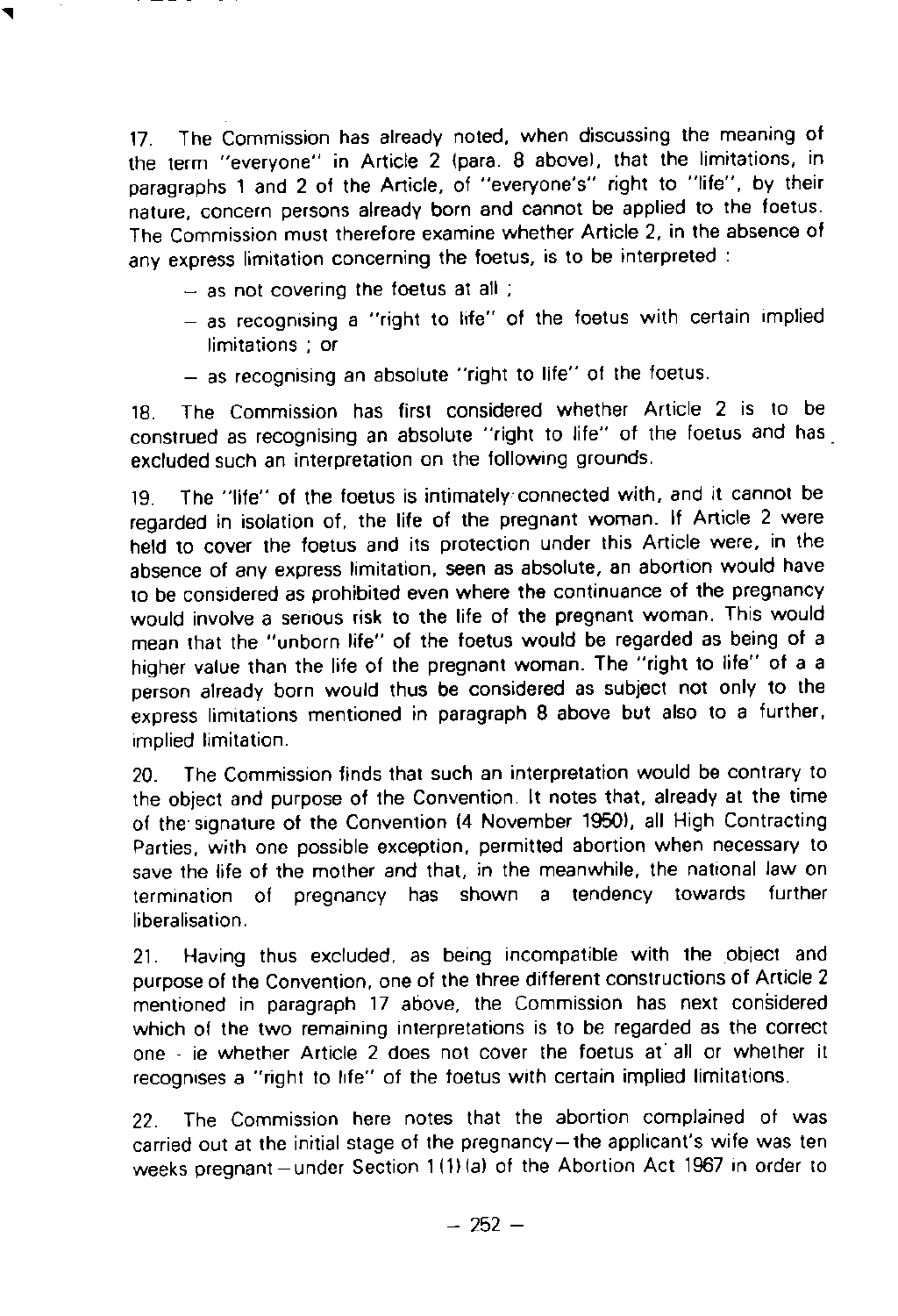avert the risk of injury to the physical or mental health of the pregnant woman. It follows that, as regards the second of the two remaining interpretations, the Commission is in the present case not concerned with the broad question whether Article 2 recognises a "right to life" of thé foetus during the whole period of the pregnancy but only with the narrower issue whether such a right is to be assumed for the initial stage of the pregnancy. Moreover, as regards implied limitations of a "right to life" of the foetus at the initial stage, only the limitation protecting the life and health of the prgnant woman, the so-called "medical indication", is relevant for the determination of the present case and the question of other possible limitations fethic indication, eugenic indication, social indication, time limitation) does not arise .

23 . The Commission considers that it is not in these circumstances called upon to decide whether Article 2 does not cover the foetus at all or whether it recognises a "right to lifé' of the foetus with implied limitations. It finds that the authorisation, by the United Kingdom authorities, of the abortion complained of is compatible with Article 2 **(1),** first sentence because, if one assumes that this provision applies at the initial stage of the pregnancy, the abortion is covered by an implied limitation, protecting the life and health of the woman at that stage, of the "right to life" of the foetus .

24. The Commission concludes that the applicant's complaint under Article 2 is inadmissible as being manifestly ill-founded within the meaning of Article 27.2

<sup>25</sup> . In its examination of the applicant's complaints concerning the Abortion Act 1967 and its application in this case, the Commission has next had regard to Article 8 of the Convention which, in paragraph 1, guarantees to everyone the right to respect for his family life. The Commission here notes, apart from his principal complaint concerning the permission of the abortion, the applicant's ancillary submission that the 1967 Act denies the lather of the foetus a right to be consulted, and to make applications, about the proposed abortion .

The Commission also observes that the applicant, who under Article 2 claims to be the victim of a violation of the right to life of the foetus of which he was the potential father, under Article 8 invokes a right of his own .

26. As regards the principal complaint concerning the permission of the abortion, the Commission recalls that the pregnancy of the applicant's wife was terminated in accordance with her wish and in order to avert the risk of injury to her physical or mental health . The Commission therefore finds that this decision, insofar as it interfered in itself with the applicant's right to respect for his family life, was justified under paragraph 2 of Article 8 as being necessary for the protection of the rights of another person . It follows that this complaint is also manifestly ill-founded within the meaning of Article 27.2.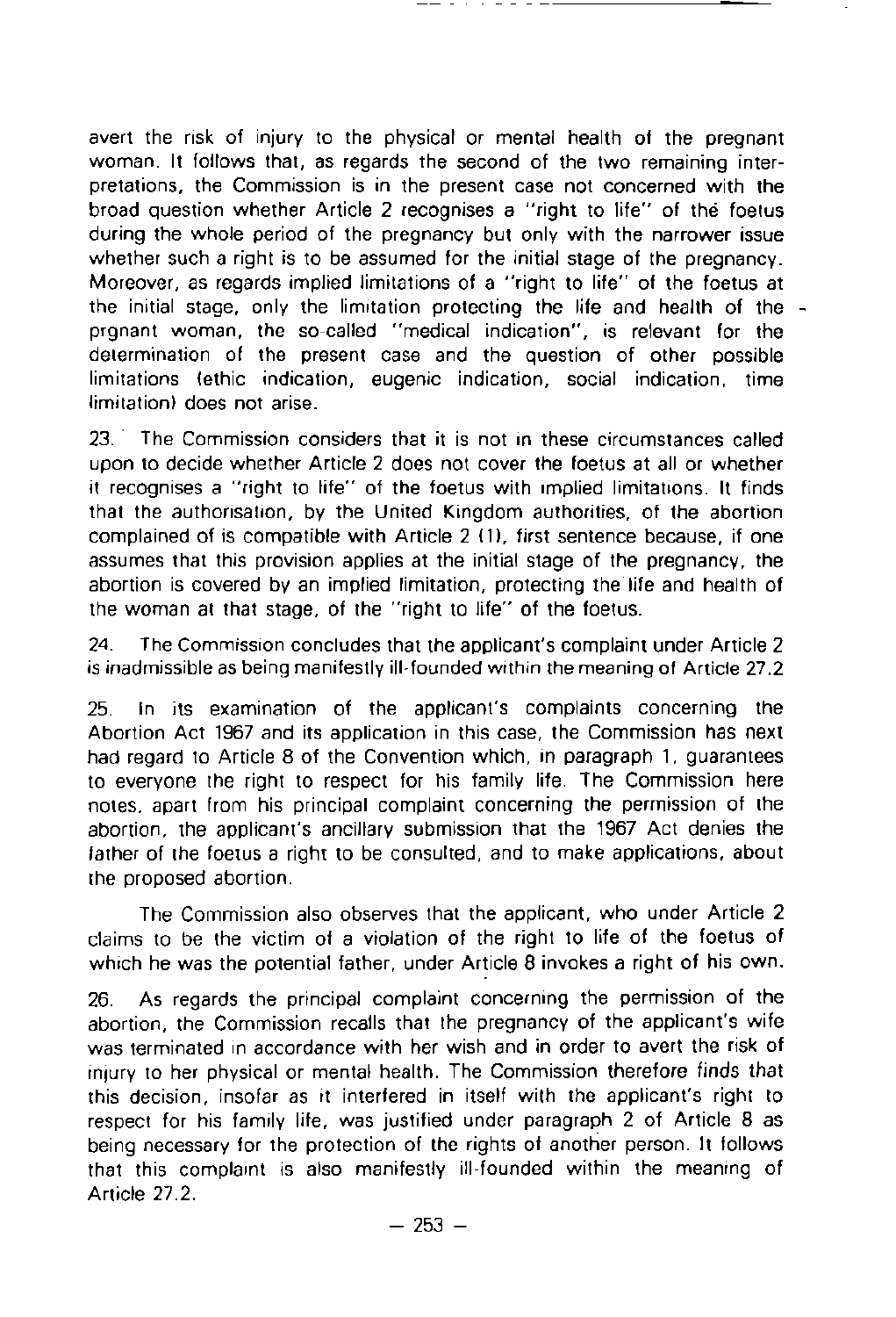27. The Commission has next considered the applicant's ancillary complaint that the Abortion Act 1967 denies the father ot the foetus a right to be consulted, and to make applications, about the proposed abortion . It observes that any interpretation of the husband's and potential father's right, under Article 8 of the Convention, to respect for his private and family life, as regards an abortion which his wife intends to have performed on her, must first of all take into account the right of the pregnant woman, being the person primarily concerned in the pregnancy and its continuation or termination, to respect for her private life. The pregnant woman's right to respect for her private life, as affected by the developing foetus, has been examined by the Commission in its Report in the Brüggemann and Scheuten Case (loc. cit. paras. 59 et seq.). In the present case the Commission, having regard to the right of the pregnant woman, does not find that the husband's and potential father's right to respect for his private and family life can be interpreted so widely as to embrace such procedural rights as claimed by the applicant, ie a right to be consulted, or a right to make applications, about an abortion which his wife intends to have performed on her. The Commission concludes that this complaint is incompatible ratione materiae with the provisions of the Convention within the meaning of Article 27.2.

28. The Commission does not find that any of the other provisions invoked by the applicant (Articles 5, 6 and 9 of the Convention) are relevant for the examination of his complaints.

For these reasons, the Commission

DECLARES THIS APPLICATION **INADMISSIBLE .**

## I TRADUCT/ONI

## **EN FAIT**

**<sup>1</sup> . Le requérant, né en 1944** , **ressortissant du Royaume-Uni, est ouvrier dans une aciérie .**

Il **est représenté par MM . Berkson et Berkson, solicitors** à **Birkenhead, Merseyside .**

**<sup>2</sup> . II ressort des déclarations et des documents présentés par le requérant qu'il s'est** marié avec Y . **le 10 octobre** 1974 . Le 12 mai 1978, **son épouse lui a annoncé qu'elle** é**tait enceinte de 8 semaines et entendait se faire avorter . Le**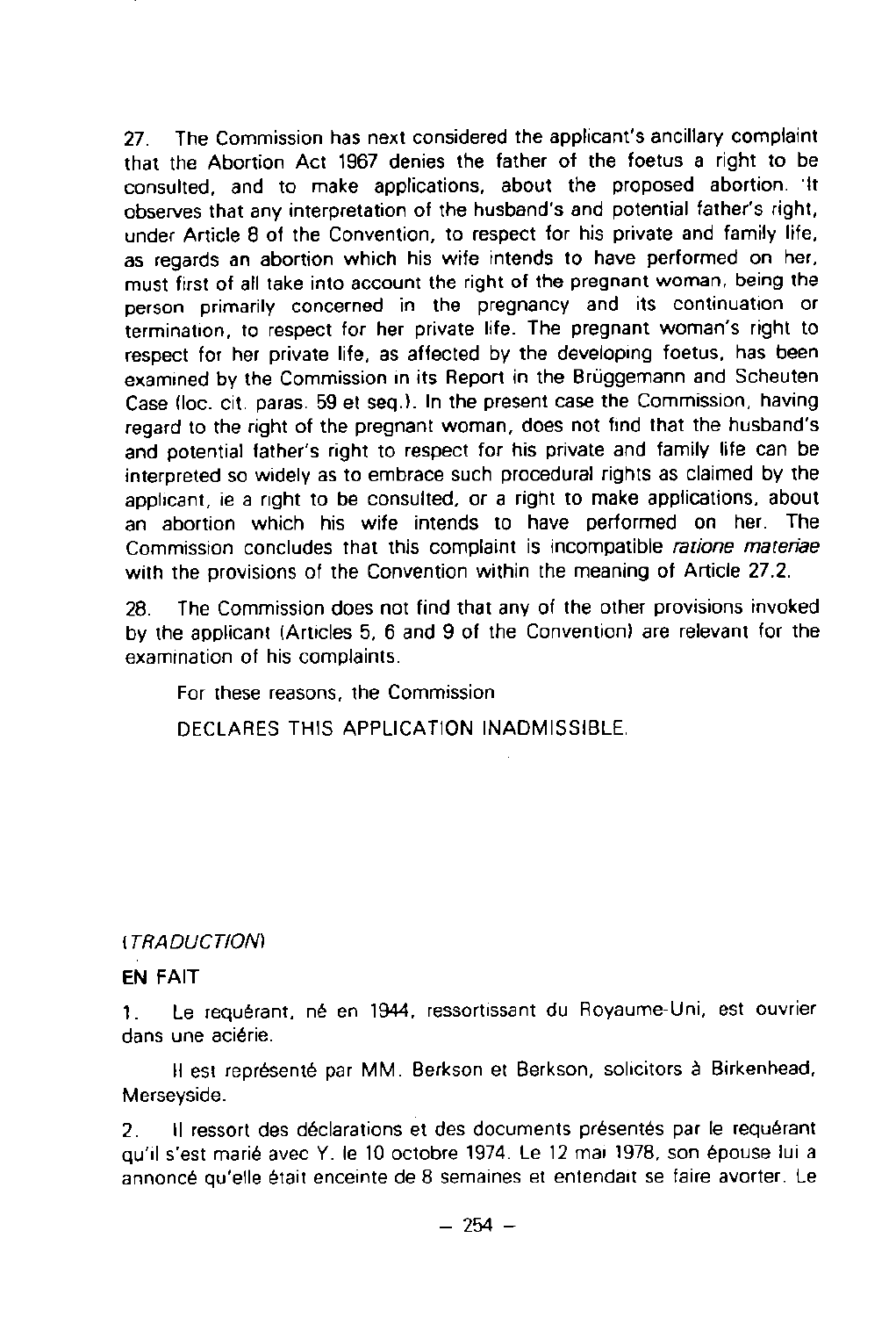17 mai 1978, le requérant sollicita du juge IHigh Court of Justice) une ordonnance tendant à empècher l'exécution de l'avortement . A l'origine, les difendeurs, dans cette procédure, étaient l'épouse du requérant et le Docteur K., directeur de la clinique de M. où deux médecins avaient délivré les certificats prévus **à** l'article premier de la loi de 1967 sur l'avortement la la loi de 1967 al .

3 . L'article premier, paragraphe 1, de la loi de 1967 autorise l'interruption d'une grossesse par un médecin autorisé à pratiquer si deux médecins autorisés **à** pratiquer estiment :

- $a<sub>z</sub>$  que la poursuite de la grossesse mettrait en danger la vie de la femme enceinte ou risquerait d'entrainer de graves atteintes **<sup>à</sup>** la santé physique ou mentale de la future mère ou de tout autre enfant vivant dans la famille, risque qui serait plus grand que si la grossesse était interrompue ; ou
- b. qu'il existe un risque important que l'enfant à naître souffre d'anomalies physiques ou mentales telles qu'il en serait gravement handicapé.

En l'occurrence, le certificat a été délivré conformément à l'alinéa (a) (atteintes graves **à** la santé physique ou mentale de la mérel' .

4 . La demande d'ordonnance fut entendue et tranchée par Sir B ., président de la chambre des affaires familiales de la High Court of Justice, siégeant **<sup>à</sup>** <sup>L</sup> . le 24 mai 1978. AI'audience, autorisation fut accordée de modifier la demande en supprimant le nom du docteur K . et en ajoutant comme défendeurs les administrateurs et le directeur du « British Pregnancy Advisory Service **»** (Service consultatif britannique sur la grossesse), propriétaire et gérant de la clinique de M .

5 . Dans sa plaidoirie, l'avocat du requérant a reconnu que les dispositions de la loi de 1967 avaient été observées .

**6** Sur la question de savoir si, en droit anglais, l'enfant **<sup>à</sup>** naitre jouit d'un droit **à** la vie que le pére aurait pu invoquer, référence fut faite, d'un côté au droit romain, où l'avortement sans le consentement du pére était un crime et, de l'autre c0té, **<sup>à</sup>** l'arrêt rendu par la Cour suprême des Etats-Unis dans l'affaire a Planning familial du Missouri central c/Danforth A .G . n où la Cour a décidé à la majorité que l'Etat du Missouri **«** ne pouvait pas, au regard de la Constitution, exiger le consentement du conjoint ... comme condition préalable  $\lambda$  un avortement ... »

<sup>-</sup> Dans une atteslation sous serment soumise au Îuge, l'épouse du requérant déclarait noramment : . Mon mariage était de olus en plus mameureua . . . et à toul iamais ruiné . J'ai ouitté le demandeur **sur les** conseils d'un avocat **car ie craignais pour** ma sécuriié Nous vivons séparés . A l'avenir, je viviai en célibataire ... La vie avec le demandeur est devenue impossible en raison de son comportement. Ma santé en a été affectée et je suis sous traitement médical ... C'était au-dessus de mes forces et je crois vraiemenl nue pendani des mois i'ai été au bord de la déoression nerveuse »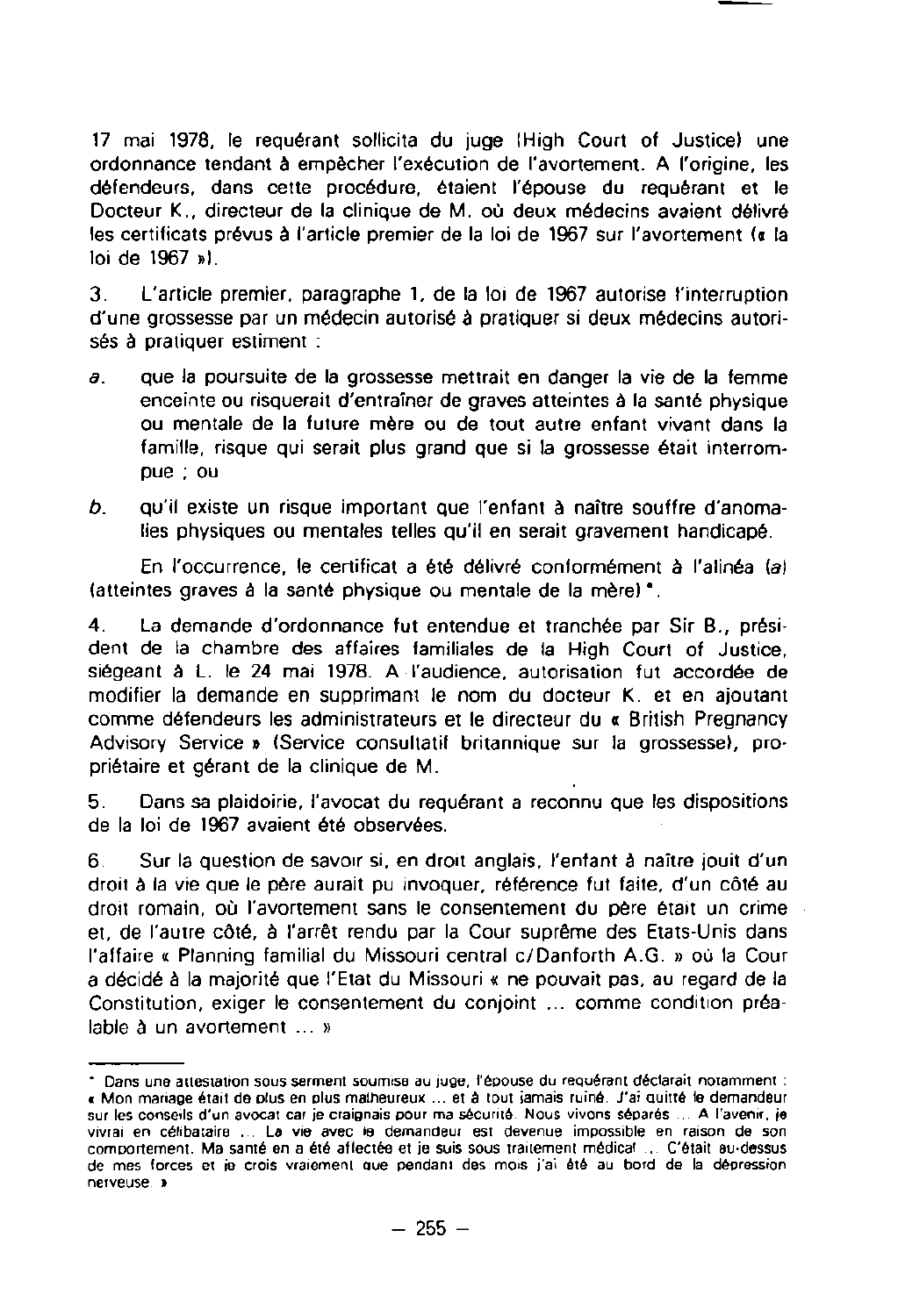Le conseil du requérant fit observer : Je ne prétends pas me faire, par quelque prouesse, « l'avocat du fcetus », mais je me suis efforcé, en développant mon argumentation devant la cour, de le considérer dans ce contexte . Si le fcetus jouit d'une sorte de droit à la protection de sa vie, on devrait pouvoir en tirer un droit dérivé pour le père . Or, tout milite contre cette idée . Cela reviendrait à dire que l'arrêt de la Cour suprême ne peut ètre juste, encore que, incontestablement . au plan de la compétence, elle parte de principes différents . Le fait qu'un homme ait le droit d'engendrer un enfant ne l'autorise pas, face à la loi sur l'avortement, à obliger son épouse, dont la santé pourrait être en danger, à assumer ce risque et à lui faire un enfant. Certaines instances, **dans** le Commonwealth **et aux** Etats-Unis, ont insisté sur l'idée que le pére a intérèt à connaître l'enfant, mais en Grande-Bretagne, on est opposé à pareille idée ».

**7** Le président rejeta la demande . **Il** déclara qu'il ne pouvait ètre fait droit **<sup>à</sup>** une demande d'ordonnance que pour empêcher la violation d'un droit reconnu par la loi Or, en droit anglais, la loi ne reconnait aucun droit au fcætus tant qu'il n'est pas né et qu'il n'a pas une existence distincte de celle de sa mére. Le juge déclara enfin que si les dispositions de la loi de 1967 ont bien été respectées, le pére d'un fcatus, qu'il soit ou non marié à la mère, n'a pas, de par la loi, le droit d'empécher la mére de se faire avorter, ni celui d'être consulté ou informé à propos de l'avortement.

L'avortement a été pratiqué quelques heures aprés le rejet de la demande du requérant

## **GRIEFS**

Le requérant souttent que **la législation en** vigueur en Angleterre et au Pays de Galles est contraire :

1 aux articles 2 et/ou 5 de la Convention, en ce qu'elle autorise l'avortetement et/ou qu'elle dénie tout droit au fœtus ; et/ou

2 aux articles 6 et/ou 8 et/ou/9 de la Convention, en ce sens que si les dispositions de la loi de 1967 sont respectées, le pére d'un fœtus, qu'il soit ou non marié à la mére . n'a pas

- a . Le droit de s'opposer **à** un avortement que projette la mére ; ni
- b. le droit de demander aux tribunaux une ordonnance tendant **à** empêcher ou **à** différer l'avortement projeté ; ni
- c. le droit d'ètre consulté **<sup>à</sup>** propos de l'avortement projeté ; ni
- d. le droit d'ètre informé de l'avortement projeté ; ni
- e . le droit d'exiger, lorsque des médecins ont délivré le certificat prévu **<sup>à</sup>** l'article 1er de la loi de 1967, que la mère soit examinée par un ou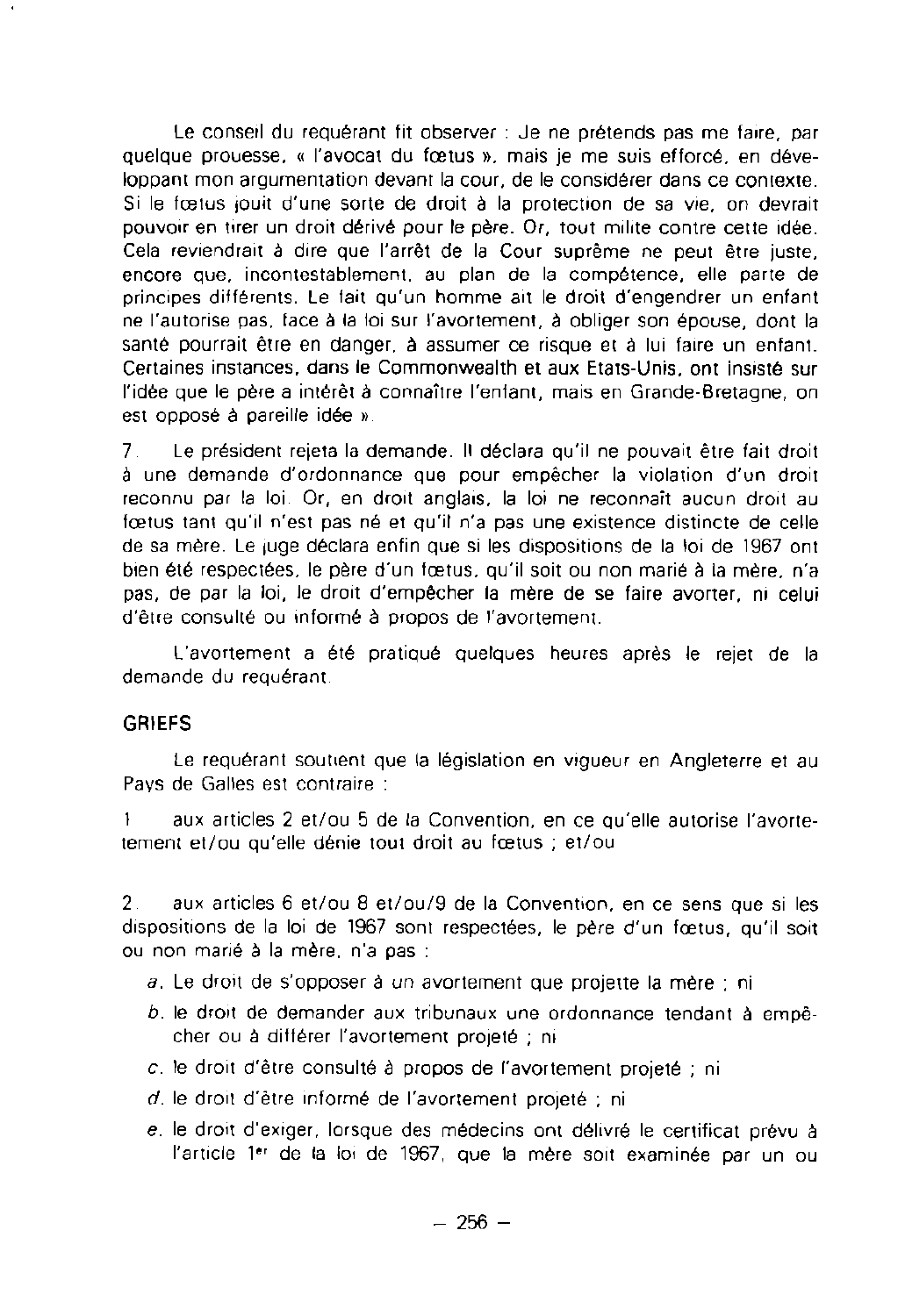plusieurs autres médecins désignés par le pére ou, sur sa demande, par un tribunal ou un autre organisme qu'il désignerait ; ni

**f.** le droit d'exiger que le médecin qui examine la mére pour décider s'il y a lieu de délivrer les certificats prévus **à** l'article 1^ de la loi de 1967 soit indépendant de l'établissement ou de l'organisme où sera pratiqué l'avortement, si lesdits certificats sont délivrés.

Le requérant déclare que sa requête a pour objet « d'obtenir l'avis de la Commission et de la Cour européennes des Droits de l'Homme sur les théses Ici-dessusf **»** et « de s'assurer que les modifications nécessaires seront apportées **à** la législation en vigueur en Angleterre et au Pays de Galles pour supprimer les violations de la Convention dont la Commission et la Cour pourraient constater l'existence. »

Le requérant soutient enfin, quant **<sup>à</sup>** l'article 26 de la Convention fépuisement des voies de recours internesl, que la demande qu'il a adressée au tribunal était une demande d'ordonnance . En effet, comme l'avortement a été pratiqué sur Mme Y . dans les heures qui ont suivi le rejet de la demande, il n'était pas juridiquement possible de poursuivre l'affaire . Une demande d'injonction n'est (pas) une voie de recours équitable ; c'est en effet une maxime d'équité que l'équité ne fait rien en vain . En conséquence, le rejet de la demande le 24 mai 1978 par le président de la chambre des affaires familiales de la High Court marquait l'épuisement des voies de recours internes à la disposition du requérant.

## **EN DROIT**

<sup>1</sup> . Le requérant se plaint du rejet, par la High Court of Justice, de sa demande d'ordonnance tendant **à** empècher l'interruption de la grossesse de son épouse. **Il** soutient que la loi de 1967 sur l'avortement, en vertu de laquelle cet avortement a été autorisé et finalement pratiqué, est contraire aux articles 2 et/ou 5, 6, 8 et 9 de la Convention

2. La Commission admet qu'en tant que père potentiel, le requérant était affecté de maniére assez étroite par l'interruption de la grossesse de son épouse pour se prétendre **«** victime **»,** au sens de l'article 25 de la Convention, de la législation incriminée, telle qu'elle a été appliquée en l'espéce . La Commission renvoie ici à sa décision sur la recevabilité de la requête No . 2758/66, X. c/Belgique (Recueil 30, p. 11 - Annuaire 12, p. 175). Dans cette affaire, où la requérante était une veuve se plaignant que son mari ait été tué en violation de l'article 2 de la Convention, la Commission a implicitement admis que, pour les besoins de la requéte, elle remplissait bien la condition de « victime **»** posée **à** l'article 25 . La Commission rappelle en outre que dans la Requête No. 5961/72 (Amekrane c/Royaume-Uni, Recueil 44, p. 101 -Annuaire 16, p. 3561 elle a admis, ici encore implicitement, que la veuve et les enfants de Mohamed Amekrane pouvaient se prétendre « victimes **»,** non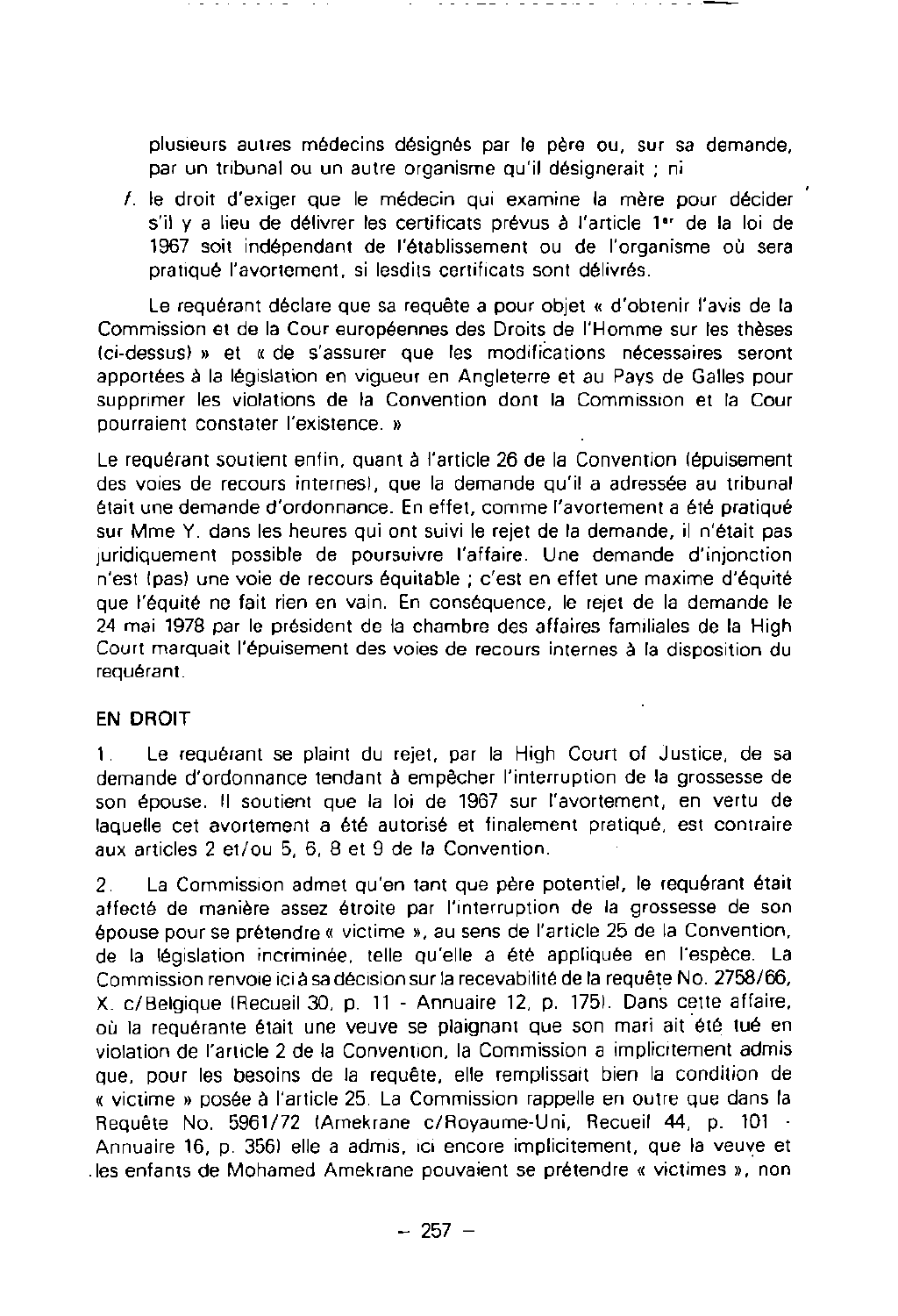seulement au regard de l'article 8 mais également au regard des articles 3 et 5 de la Convention, des mesures prises à l'encontre de leur défunt mari et pére.

**3** La Commission admet également qu'après avoir vainement solicité une ordonnance de la High Court, le présent requérant a épuisé la seule **«** voie de recours interne **»** qui était **<sup>à</sup>** sa disposition, au sens de l'article 26 de la Convention.

4 . La Commission doit donc examiner si la présente requète révéle l'apparence d'une violation des dispositions de la Convention invoquées par le requérant et, notamment, des articles 2 et 8. Elle rappelle que la législation sur l'avortement adoptée par les Hautes Parties Contractantes de la Convention a déjà fait l'objet de plusieurs requêtes introduites en vertu de l'article 25 . Les requérants alléguaient soit que la législation visée était contraire au droit **à** la vie Ide l'enfant **à** naitre - article 21 ou prétendaient qu'elle constituait une ingérence injustifiée dans le droit Ides parents) au respect de la vie privée (article 8). Deux requêtes invoquant l'article 2 furent déclarées irrecevables par la Commission au motif qu'en l'absence de toute pratique abortive les affectant en raison d'un lien étroit avec le fcetus, les requérants ne pouvaient se prétendre **«** victimes » des lois incrimérées en matière d'avortement (Requête N° 867/60, X. c/Norvège, Recueil 6, p. 34 - Annuaire 4, p. 270 ; Requête N° 7045/75, X. c/Autriche, Décisions et Rapports 7, p. 87). Une autre requête IN° 6959/75, Brüggemann et Scheuten c/République Fédérale d'Allemagnel où les requérants invoquaient l'article 8, a été déclarée recevable par la Commission dans la mesure où elle était intentée par deux femmes . La Commission et, ultérieurement, le Comité des Ministres ont estimé qu'il n'y avait pas violation de l'article 8 IDécisions et Rapports 10, pp. 100-122) . Cette conclusion se fondait sur une interprétation de l'article 8 qui prenait notamment en considération la législation sur l'avortement en vigueur chez les Hautes Parties Contractantes, telle qu'elle était appliquée au moment où la Convention est entrée en vigueur (ibid . page 117, par . 64 du Rapport de la Commissionl .

<sup>5</sup> . La question de savoir si l'enfant **<sup>à</sup>** naître bénéficie des garanties de l'article 2 a été expressément laissée indécise dans la requéte N°6959/75 Iloc . cit. p. 116, par. 60 du Rapport) et n'a pas encore été examinée par la Commission **à** propos d'autres affaires . Elle a toutefois fait l'objet d'un débat devant la Cour constitutionnelle d'Autriche, Etat Contractant où la Convention a rang constitutionnel . Dans cette affaire, la Cour constitutionnelle autrichienne, ayant relevé les différentes opinions exprimées sur la question dans la doctrine, a estimé que l'article 2, paragraphe 1, premiére phrase, interprété dans le contexte de l'article 2, paragraphes 1 et 2, ne visait pas la vie de l'enfant **<sup>à</sup>** naitre (Arrêt du 11 octobre 1974, Erk . **Slg** (Recueil d'Arrêts) N° 7400 - EuGRZ (Européische Grundrechtezeitschrift) 1975, p . 74) .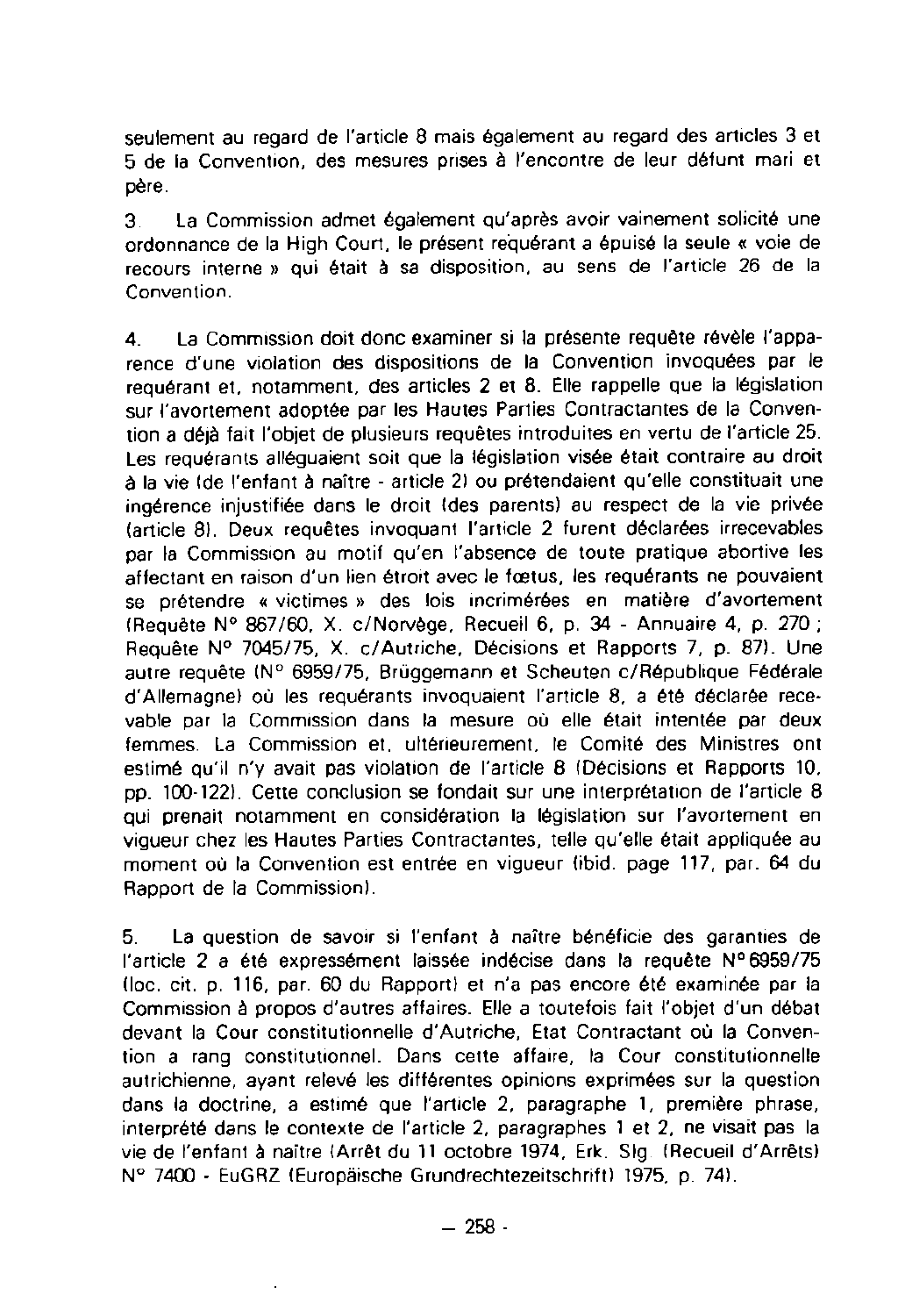**6 . L'article 2, paragraphe 1, premiére phrase, est ainsi libellé** « **le droit de** toute personne à la vie est protégé par la loi » (texte anglais : « Everyone's **right to life. shall be protected by law »). Lorsqu'elle a interprété cette disposition** , **et notamment les termes « toute personne » et « vie », la Commission aexaminé le sens ordinaire de cette phrase dans le double contexte de I**<sup>l</sup> **ârtlcle•2 et de la Convention dans son ensemble, compte tenu de l'objet et du but:dela** Convention .

<sup>7</sup> . . La. Cbmmission **reléve tout d'abord que le terme « toute personne »** ( **« everyone :») n'est pas défini dans la Convention .** On **le trouve à l'article 1** et dans-le Titre I, outre l'article 2, paragraphe 1, aux articles 5, 6, 8 à 11 et **<sup>13</sup> . Dans:la .quasi totalité de ces cas, le mot est utilisé de telle maniére qu'il ne peut• s'appliquer qu'aprés la naissance . Rien n'indique clairement que le terme :pourrait s'appliquer avant la naissance, mais on ne saurait totalement** exclure une telle application dans un cas rare, par exemple, pour l'application **de** l'artible **6 ; paragraphe 1 .**

8. En<sub>ice qui concerne plus particulièrement l'article 2, il énonce les limita-</sub> **tions•dudroit** <sup>à</sup> **la vie de « toute personne » exprimé dans la premiére phrase du paragraphe 1 . :**

**- une: disposition autorisant la peine de mort au paragraphe 1, déuxiéme phrase :**

« La mort ne peut être infligée à quiconque intentionnellement, sauf enexécution d'une sentence capitale prononcée par un tribunal au cas où le délit est puni de cette peine par la loi » ; et

- une disposition figurant au paragraphe 2, selon laquelle la mort n'est pas considérée comme infligée en violation de l'article 2 lorsqu'elle résulte d'un a recours à la force rendu absolument nécessaire » dans les trois cas suivants : a) « pour assurer la défense de toute personne contre la violence illégale », b) « pour effectuer une arrestation réguliére ou pour empêcher l'évasion d'une personne réguliérement détenue » ; c) « pour réprimer, conformément à la loi, une émeute et une insurrection » .

Les limitations ci-dessus concernent toutes, de par leur nature, des personnes déjà nées et ne sauraient être appliquées au fœtus.

9: Ainsi, l'usage généralement fait de l'expression « toute personne » dans la. Convention (voir ci-dessus par. 7) et le contexte dans lequel ce terme est employé à l'article 2 (par. 8 ci-dessus) tendent à étayer la thèse qu'il ne s'applique pas **à** l'enfant **à** naître.

10 . La Commission a ensuite examiné, à la lumiére des considérations ci-dessus, si le terme « vie » contenu à l'article 2, paragraphe 1, premiére phrase, doit s'interpréter comme ne visant que la vie de personnes déjé nées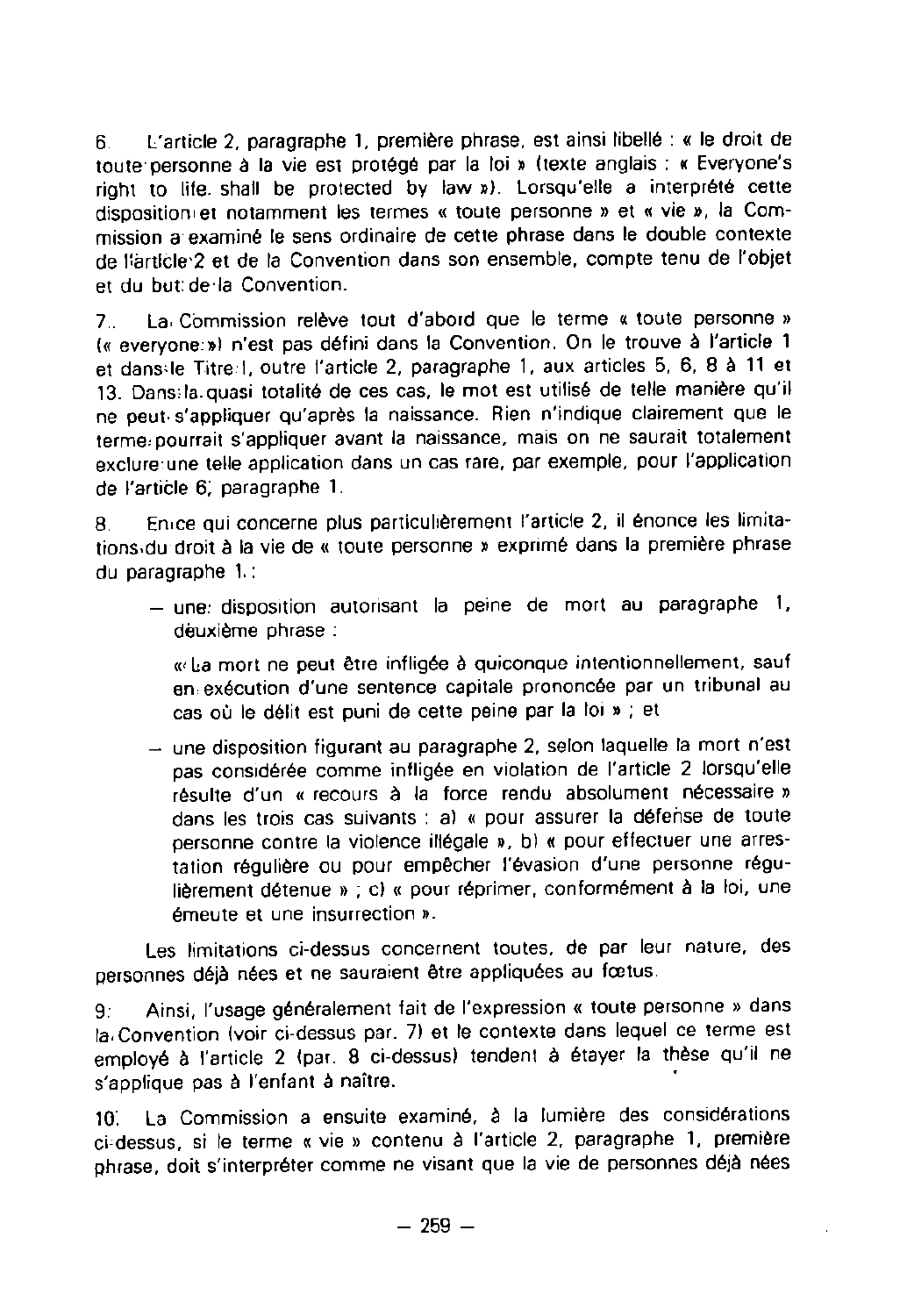ou également la **«** vie à naitre n du fcetus . La Commission relève que le terme **«** vie **»** n'est pas, lui non plus, défini dans la Convention .

<sup>11</sup> . Elle remarque en outre qu'un autre instrument international, plus récent, de protection des droits de l'homme, la Convention américaine des droits de l'homme de 1969, contient en son article 4, paragraphe 3, premiére et deuxiéme phrases, les dispositions suivantes qui étendent expressément aux enfants **à** naitre le droit **<sup>à</sup>** la vie

**«** Toute personne a droit au respect de sa vie . Ce droit doit étre protégé par la loi, et en général à partir de la conception. <sup>n</sup>

La Commission relève qu'aucune extension expresse de ce genre ne figure **à** l'article 2 de la Convention européenne des Droits de l'Homme .

12 La Commission mesure parfaitement les divergences de points de vue sur la question du moment où commence la vie . D'aucuns estiment qu'elle commence dès la conception alors que d'autres ont tendance **à** insister sur le moment de la nidation, sur celui où le fœtus devient **«** viable **»** ou encore sur celui où il naît vivant.

13 . La Cour constitutionnelle fédérale allemande, qui interprétait la disposition **«** toute personne a droit à la vie n contenue à l'article 2, paragraphe 2 de la Loi fondamentale, déclarait (arrêt du 25 février 1975, Annexe VI au Rapport de la Commission dans l'Affaire Brüggemann et Scheuter - C.I.I.b. des considérantsl :

« La vie, au sens d'existence historique d'un être humain, existe, selon les connaissances biologiques et physiologiques établies, au moins **à** compter du 14<sup>e</sup> jour suivant la conception (nidation, individualisation)... Le développement qui s'opére ensuite est continu, si bien que l'on ne peut faire ni de division précise ni de distinction exacte entre les différentes phases de développemem de la vie humaine . Elle ne se termine pas à la naissance : c'est ainsi que le type de conscience propre à la personnalité humaine n'apparait que bien après la naissance. La protection garantie par l'article 2, paragraphe 2, premiére phrase, de la Loi fondamentale ne peut donc se limiter ni à la personne « complète » après la naissance ni au foetus capable d'une existence indépendante avant la naissance. Le droit à la vie est garanti à quiconque « vit »; on ne peut faire à ce propos aucune distinction entre les différentes phases de la vie en développement avant la naissance, ni entre les enfants nés et les enfants à naître, « Chacun » au sens de l'article 2, paragraphe 2 de la Loi fondamentale s'entend de « tout être humain vivant », en d'autres termes : tout individu humain doué de vie ; le terme « chacun » englobe donc les êtres humains **<sup>à</sup>** naitre

14 . La Commission reléve également que, dans une affaire examinée sous l'angle de la Constitution des Etats-Unis d'Amérique (Roe c/Wade, 410 US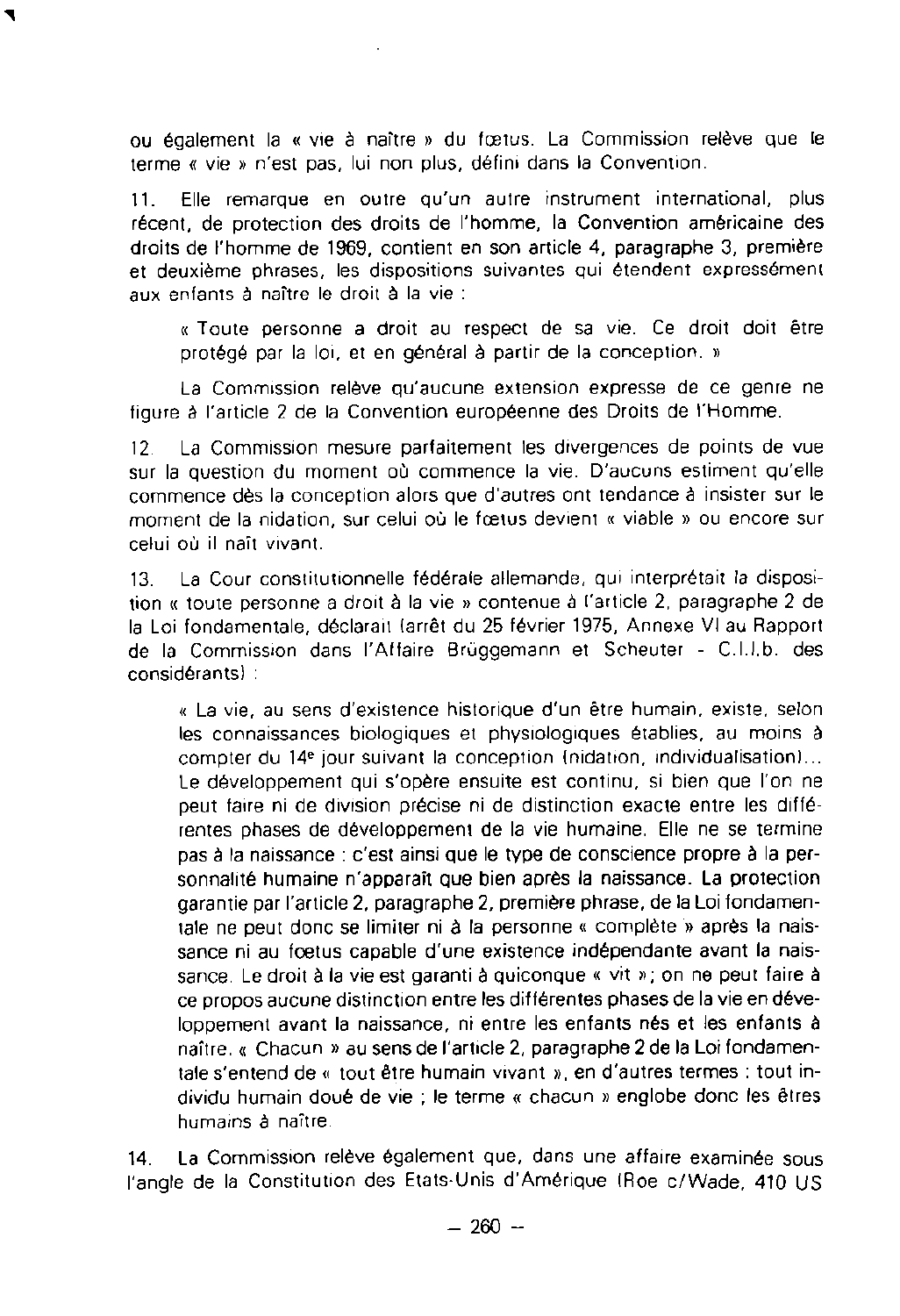**113),** l'Etat du Texas a soutenu devant la Cour suprême qu'en général la vie commence au moment de la conception et existe tout au long de la grossesse . Tout en ne résolvant pas la difficile question du moment où commence la vie, la Cour a estimé « qu'au regard de l'intérét important et légitime de l'Etat à toute vie en puissance, le point « contraignant » se situe au moment de la viabilité ».

15 . La Commission rappelle enfin l'arrêt mentionné ci-dessus au paragraphe 5 où la Cour constitutionnelle autrichienne était appelée, bien que l'affaire se situAt dans le cadre d'un contentieux constitutionnel, **<sup>à</sup>** appliquer l'article 2 de la Convention européenne des droits de l'homme, comme doit le faire ici la Commission

16. La Commission estime, avec la Cour constitutionnelle autrichienne, qu'en interprétant la portée du terme « vie **»** figurant **à** l'article 2, paragraphe 1, premiére phrase, de la Convention, il faut vouer une attention particulière au contexte de l'article pris dans son ensemble . Elle fait également remarquer que ce terme de « vie **»** peut être soumis à différentes interprétations dans différents instruments juridiques, selon le contexte où le terme est employé dans l'instrument dont il s'agit .

17. La Commission a déjà relevé, en étudiant le sens de l'expression « toute personne **»** figurant **à** l'article 2 (paragraphe **8** ci-dessusl, que les limitations prévues aux paragraphes 1 et 2 de cet article, du droit de « toute personne **»** à la « vie », concernant de par leur nature des personnes déjà nées et ne sauraient s'appliquer au fcetus . La Commission doit donc examiner maintenant si, en l'absence de toute limitation expresse concernant le fœtus, l'article 2 doit être interprété

- $-$  comme ne concernant pas du tout le fœtus ;
- comme reconnaissant au fcetus un « droit **à** la vie » assorti de certaines limitations implicites ; ou
- $-$  comme reconnaissant au fœtus un « droit à la vie » de caractère absolu.

<sup>18</sup> . La Commission a d'abord examiné si l'article 2 doit étre interprété comme reconnaissant au fœtus un « droit à la vie » de caractére absolu et a écarté cette interprétation pour les raisons indiquées ci-aprés

19. La « vie » du fœtus est intimement liée à la vie de la femme qui le porte et ne saurait être considérée isolément. Si l'on déclarait que la portée de l'article 2 s'étend au fœtus et que la protection accordée par cet article devait, en l'absence de limitation expresse, être considérée comme absolue, il faudrait en déduire qu'un avortement est interdit, mème lorsque la poursuite de la grossesse mettrait gravement en danger la vie de la future mère. Cela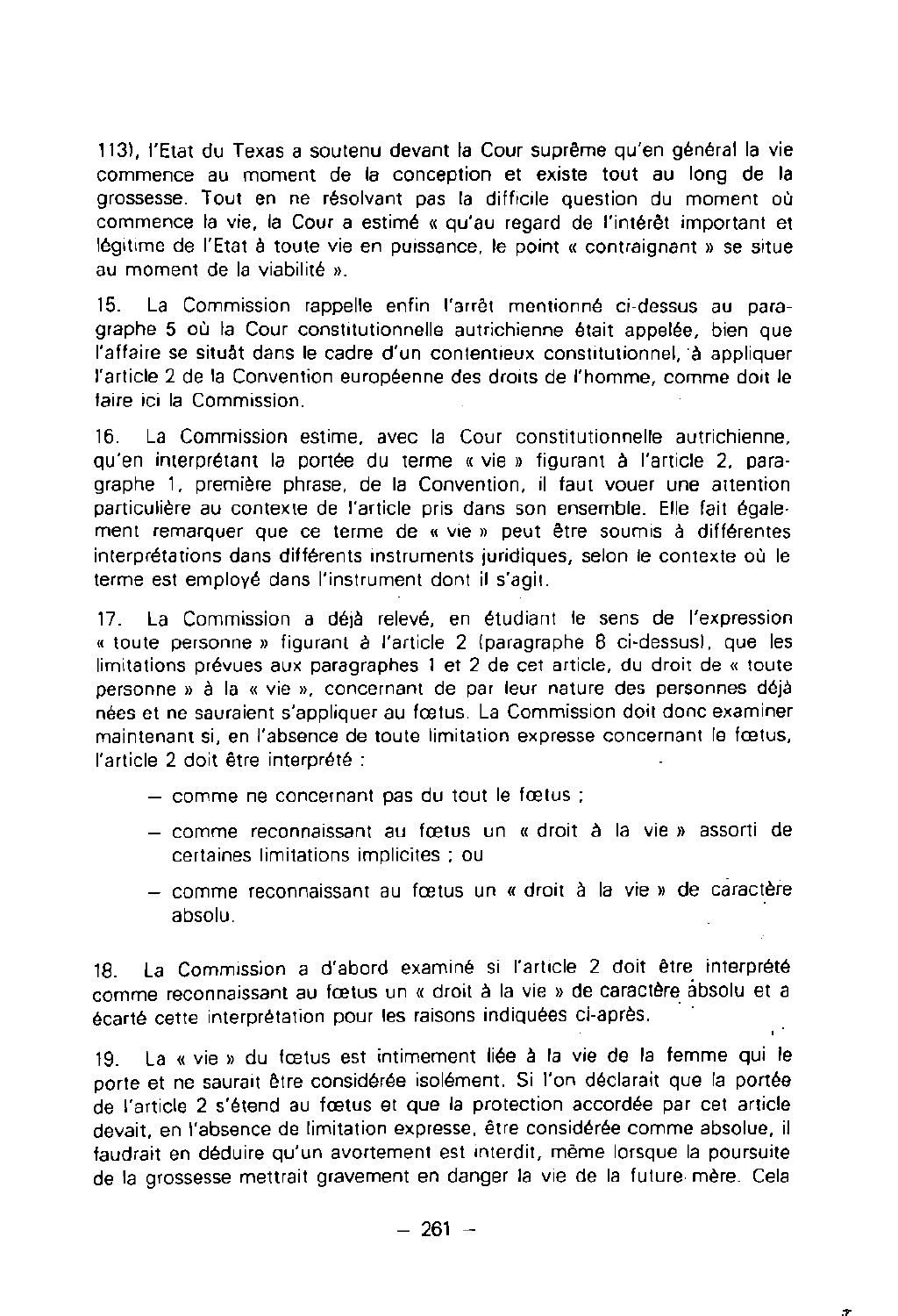signifierait que **«** la vie **<sup>à</sup>** naître **»** du foetus serait considérée comme plus précieuse que celle de la femme enceinte . Le « droit à la vie **»** d'une personne déjà née devrait alors être considéré comme assujetti non seulement aux limitations expresses mentionnées ci-dessus au paragraphe 8, mais encore à une autre limitation implicite .

20 . La Commission estime que pareille interprétation serait contraire **à** l'ob**jet** et au but de la Convention . Elle reléve qu'au moment de la signature de la Convention déjà (4 novembre **1950),** toutes les Parties Contractantes, à une seule exception prés peut-être, autorisaient l'avortement lorsqu'il était nécessaire pour sauver la vie de la mére et que, depuis lors, les législations nationales sur l'interruption de la grossesse ont eu tendance à se libéraliser .

<sup>21</sup> . Aprés avoir ainsi exclu, comme étant incompatibles avec l'objet et le but de la Convention, l'une des trois interprétations de l'article 2 mentionnées au paragraphe 17 ci-dessus, la Commission a examiné laquelle des deux interprétations restantes peut être considérée comme la bonne : celle selon laquelle l'article 2 ne concerne pas du tout le fcetus ou celle selon laquelle il lui reconnaît un **«** droit à la vie **»** assorti de cenaines limitations implicites **»**

22 . La Commission relève qu'en l'espéce, conformément à l'article 1, paragraphe 1 (a) de la loi de 1967 sur l'avortement, l'avortement incriminé a été pratiqué au cours de la première phase de la grossesse, l'épouse du requérant étant enceinte de 10 semaines, afin d'éviter une atteinte grave **<sup>à</sup>** la santé physique ou mentale de l'intéressée . II s'ensuit qu'en ce qui concerne la deuxième des deux interprétations restantes, la Commission n'est pas, en l'occurrence, appelée à se prononcer sur l'ensemble de la question de savoir si l'anicle 2 reconnaît au fcetus **«** un droit à la vie **»** pendant toute la durée de la grossesse, mais seulement sur la question plus limitée de savoir si ce droit doit &tre présumé pendant la phase initiale de la grossesse . En outre, en ce qui concerne les limitations implicites d'un **«** droit à la vie **»** du fœtus durant cette phase initiale, seule la limitation destinée à protéger la vie ou la santé de la femme enceinte, ce qu'on appelle « l'indication médicale **»,** est pertinente pour décider de la présente affaire ; la question d'autres limitations éventuelles (indications morales, eugéniques, sociales ou délais) ne se pose pas en l'espéce .

23 . La Commission estime qu'elle n'est pas, dans ces conditions, appelée **à** décider si l'article 2 ne concerne pas du tout le fcetus ou si, au contraire, il lui reconnaît « un droit à la vie » assorti de limitations implicites. Elle estime que l'autorisation d'interrompre la grossesse, donnée par les autorités britanniques et incriminée en l'espéce, est compatible avec l'article 2, paragraphe 1, première phrase, parce que si l'on admet que cette disposition s'applique à .la phase initiale de la grossesse, l'avortement se trouve couvert par une limitation implicite du « droit à la vie » du fœtus pour, à ce stade, protéger la vie et la santé de la femme.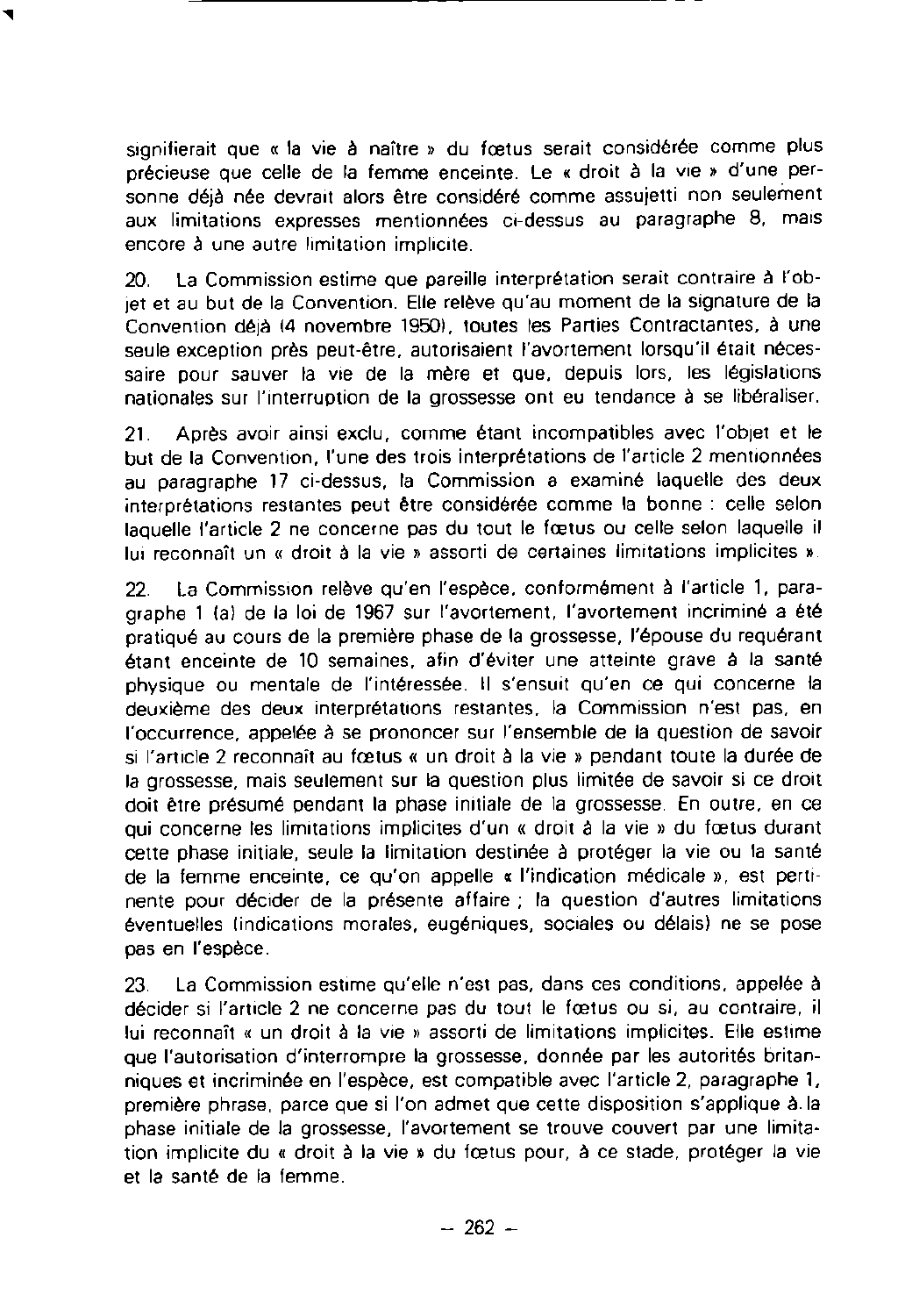24. La Commission en conclut que le grief tiré par le requérant de l'article 2 est irrecevable comme manifestement mal fondé, au sens de l'article 27, paragraphe 2.

25. Dans son examen des griefs du requérant visant la loi de 1967 sur l'avortement et de son application en l'espéce, la Commission a eu ensuite égard **à** l'article 8 de la Convention qui, en son paragraphe premier, garantit **<sup>à</sup>** toute personne le droit au respect de sa vie familiale . La Commission souligne ici, outre le grief principal du requérant concernant l'autorisation d'avorter, son grief subsidiaire selon lequel la loi de 1967 refuse au pére du foetus le droit d'être consulté et de saisir un tribunal au sujet de l'avortement projeté .

La Commission fait également observer que le requérant qui se prétend, sous l'angle de l'article 2, victime d'une violation du droit à la vie du fœtus dont il était le pére potentiel, invoque un droit propre sous l'angle de l'article **S .**

26 . Pour ce qui est du grief principal concernant l'autorisation d'interrompre la grossesse, la Commission rappelle que cette interruption de la grossesse de l'épouse du requérant a été pratiquée conformément aux vœux de celle-ci et pour prévenir le danger d'atteinte grave à sa santé physique ou mentale. La Commission estime en conséquence que cette décision, dans la mesure où elle portait en soi atteinte au droit du requérant au respect de sa vie familiale, était justifiée au regard du paragraphe 2 de l'article 8, comme nécessaire **<sup>à</sup>** la protection des droits d'autrui . **Il** s'ensuit que ce grief est, lui aussi, manifestement mal fondé au sens de l'article 27, paragraphe 2.

27. La Commission a examiné ensuite le grief subsidiaire du requérant selon lequel la loi de 1967 dénie au père du fœtus le droit d'être consulté et de saisir un tribunal **<sup>à</sup>** propos de l'avortement projeté . Elle fait remarquer que toute interprétation du droit du mari ou du père potentiel au respect de sa vie privée et familiale doit, quant **à** l'article 8 de la Convention, et s'agissant d'un avortement que son épouse a l'intention de faire pratiquer sur sa personne, prendre tout d'abord en considération le droit au respect de la vie privée de la femme enceinte, car c'est elle la principale intéressée à la poursuite ou **à** l'interruption de la grossesse . Dans son rapport sur l'atfaire Brüggemann et Scheuten Iloc . cit. par . 59 et suiv .l, la Commission a **déjà** examiné le droit de la femme enceinte au respect de sa vie privée, tel qu'il se trouve affecté par le fœtus en développement. Dans la présente affaire, eu égard au droit de la femme enceinte, la Commission n'estime pas que le droit du mari ou du pére potentiel au respect de sa vie privée et familiale puisse @tre interprété assez largement pour englober les droits de caractére procédural que revendique le requérant, c'est-à-dire le droit d'étre consulté ou celui de saisir un tribunal à propos d'un avortement que son épouse se propose de faire pratiquer sur sa